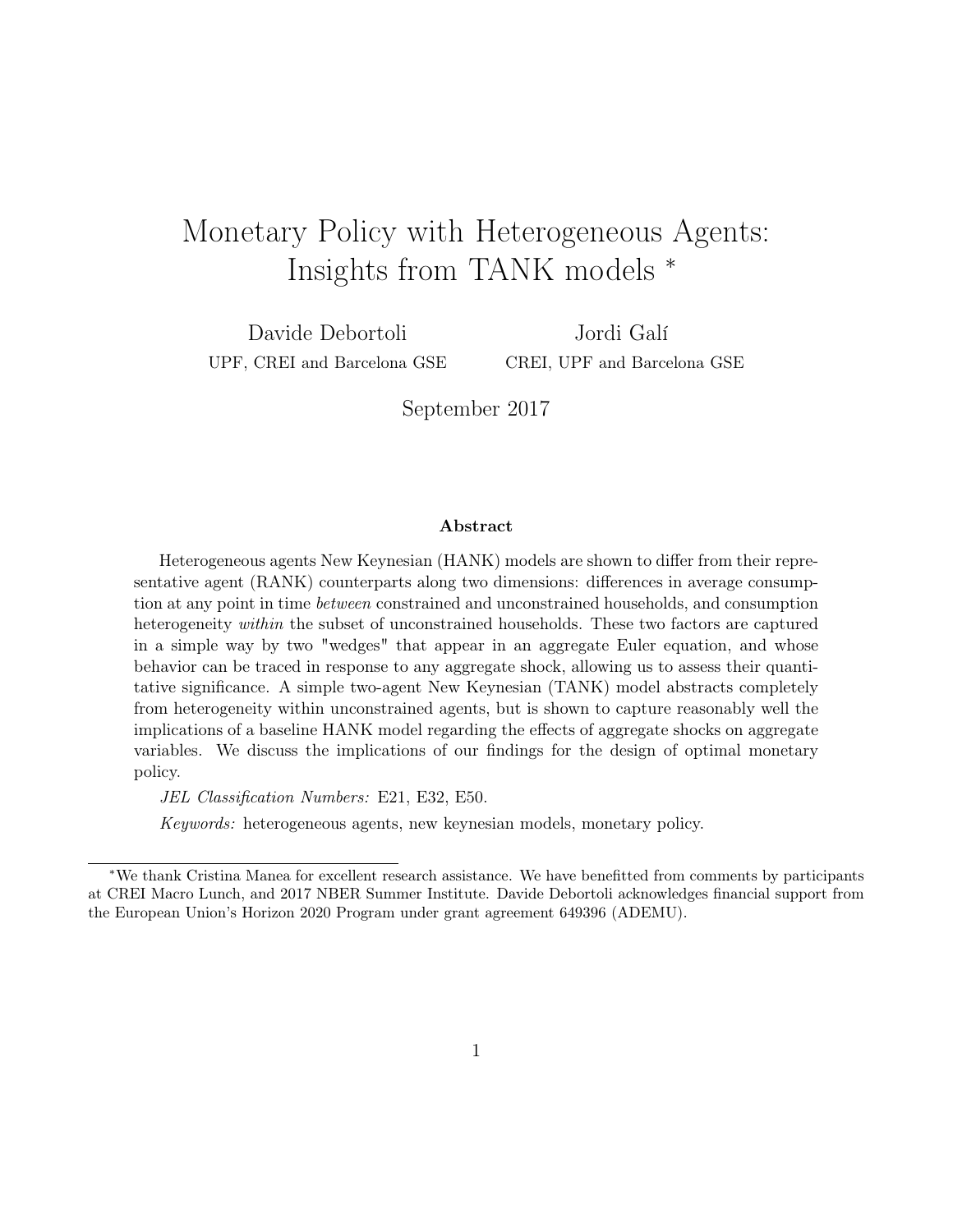# 1 Introduction

A growing literature has emerged in recent years that aims at re-examining some important macro questions through the lens of monetary models with heterogenous agents. Models in this literature commonly assume the presence of idiosyncratic shocks to individuals' income, together with the existence of incomplete markets and borrowing constraints. Those features are combined with the kind of nominal rigidities and monetary non-neutralities that are the hallmark of New Keynesian models. Following Kaplan et al. (2016), we refer to those models as HANK models (for "Heterogenous Agent New Keynesian"models).

Two key lessons can be drawn from this literature. Firstly, taking into account agents' heterogeneity is important in order to understand the transmission of monetary policy, including the relative contribution of direct and indirect effects (Kaplan et al. (2016)) or its redistributive effects across income groups (Auclert (2016)). Secondly, the transmission of monetary policy and its aggregate effects may vary significantly depending on the prevailing fiscal policy, as the latter determines how the implementation of monetary policy affects the distribution of individual income and wealth among agents with different marginal propensities to consume.

As is well known, solving for the equilibria of HANK models requires the use of nontrivial computational techniques, given the need to keep track of the distribution of wealth, and the hurdles arising from the presence of occasionally binding borrowing constraints. The reliance on numerical techniques for the analysis of those models often presents a challenge when it comes to understanding the mechanisms underlying some of the findings, and may thus limit their use in the classroom or as an input in policy institutions.

The purpose of the present paper is to assess the merits of HANK models for our understanding of an economy's aggregate behavior, relative to a simpler alternative that assumes the existence of two types of consumers –"Ricardian" and "Keynesian"– with constant shares in the population, while allowing only for aggregate shocks (i.e. disregarding idiosyncratic shocks). Ricardian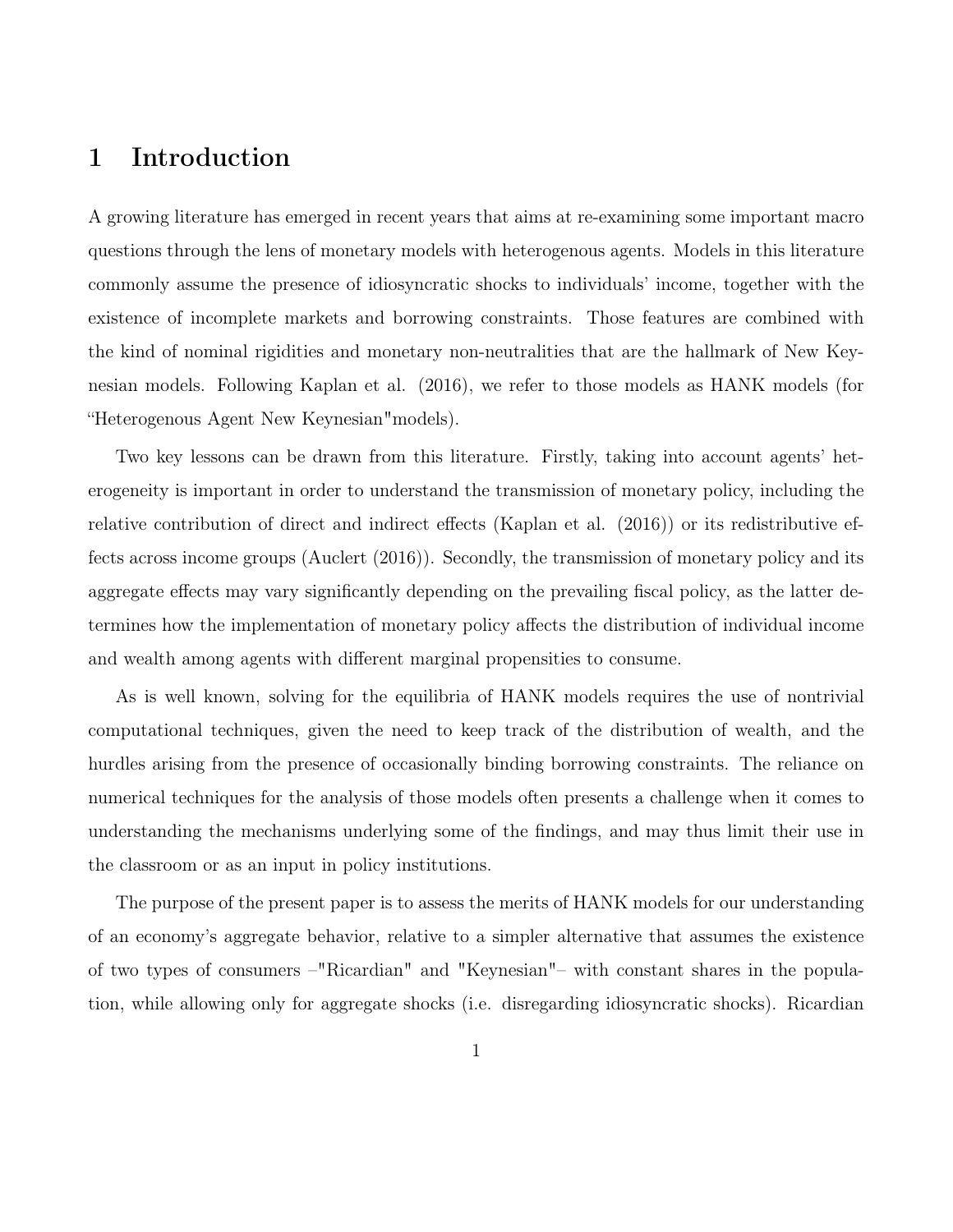consumers are assumed to have full access to financial markets (including markets for stocks and bonds), while Keynesian consumers are assumed to behave in a "hand-to-mouth"fashion, consuming their current labor income at all times. This will be the case if they do not have access to financial markets, find themselves continuously against a binding borrowing borrowing constraint, or have a pure myopic behavior. Following Kaplan et al. (2016), we refer to those models as TANK models (short for "Two Agent New Keynesian").

HANK and TANK models share a key feature that is missing in representative agent models, namely, the fact that at any point in time a fraction of agents face a binding borrowing constraint (or behave as if they did), and thus do not adjust their consumption in response to changes in interest rates or variables other than current income. This fact generally implies that the economy's response to shocks and the possible role of monetary policy in shaping that response will differ from the standard NK model with a representative agent (henceforth, RANK, for short).

On the other hand, TANK models differ from HANK models in three important ways. First, the fraction of agents who are subject (or act as if subject) to a binding borrowing constraint does not change over time in response to shocks, whereas in HANK models that fraction is endogenous and may vary over time, as a result of the interaction of aggregate shocks and the distribution and composition of wealth at any point in time. Secondly, TANK models assume away the impact on agents' current decisions of the likelihood of being financially constrained in the future, whereas the latter possibility-–typically associated to the presence of idiosyncratic shocks—is a source of (time-varying) precautionary savings in HANK models. Finally, the analysis of TANK models is highly simplified relative to their HANK counterparts for there is no need to keep track of the wealth distribution and its changes over time. In fact, as we show below, the implied equilibrium conditions of a baseline TANK model can be reduced to a system of difference equations isomorphic to of the standard NK model.

A first goal of this paper is to assess the extent to which TANK models can be viewed as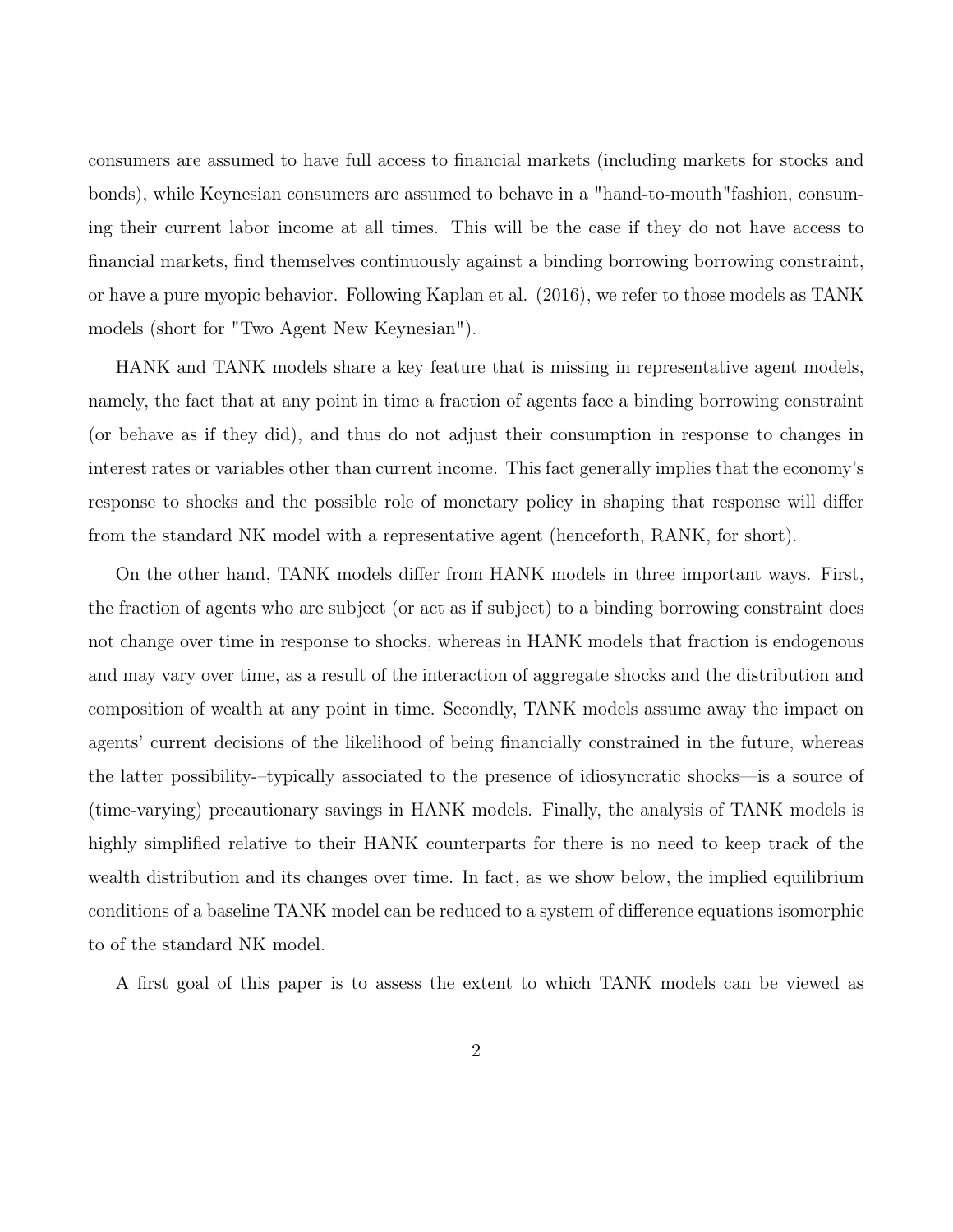a tractable framework that captures well the main predictions of HANK models regarding the economy's response to aggregate shocks, monetary as well as non-monetary. In case of a favorable answer, TANK models would be an appealing option as a laboratory for the study of the effects of aggregate shocks, and the role of monetary and fiscal policy in shaping those effects, in the presence of heterogenous agents.

With that goal in mind, we propose a simple framework, related to Werning (2015), that allows us to identify two dimensions of heterogeneity that explain the differential behavior of a HANK economy relative to its RANK counterpart. The first dimension of heterogeneity is given by the difference in average consumption between constrained and unconstrained households at any point in time. The dispersion in consumption *within* the subset of unconstrained households at any point in time constitute the second relevant source of heterogeneity. HANK models generally account for both dimensions of heterogeneity, whereas TANK models only capture the first dimension. Furthermore, and as we show below, these two dimensions of heterogeneity are captured in a simple way by two "wedges" that appear in an Euler equation for aggregate consumption, and whose behavior can be traced in response to any aggregate shock, allowing us to assess their quantitative significance.

Using that framework as a reference, we seek to understand the differences and similarities in the predictions of HANK, TANK and RANK models with regard to the aggregate effects of aggregate shocks.

A key finding of our analysis is that a simple TANK model approximates well, both from a qualitative and a quantiative viewpoint, the aggregate dynamics of a canonical HANK model in response to aggregate shocks, monetary and non-monetary. This is because of two reasons. On the one hand, for standard calibrations of a HANK model, consumption heterogeneity between constrained and unconstrained households fluctuates significantly in response to aggregate shocks, and its fluctuations are well captured by a TANK model. On the other hand, consumption het-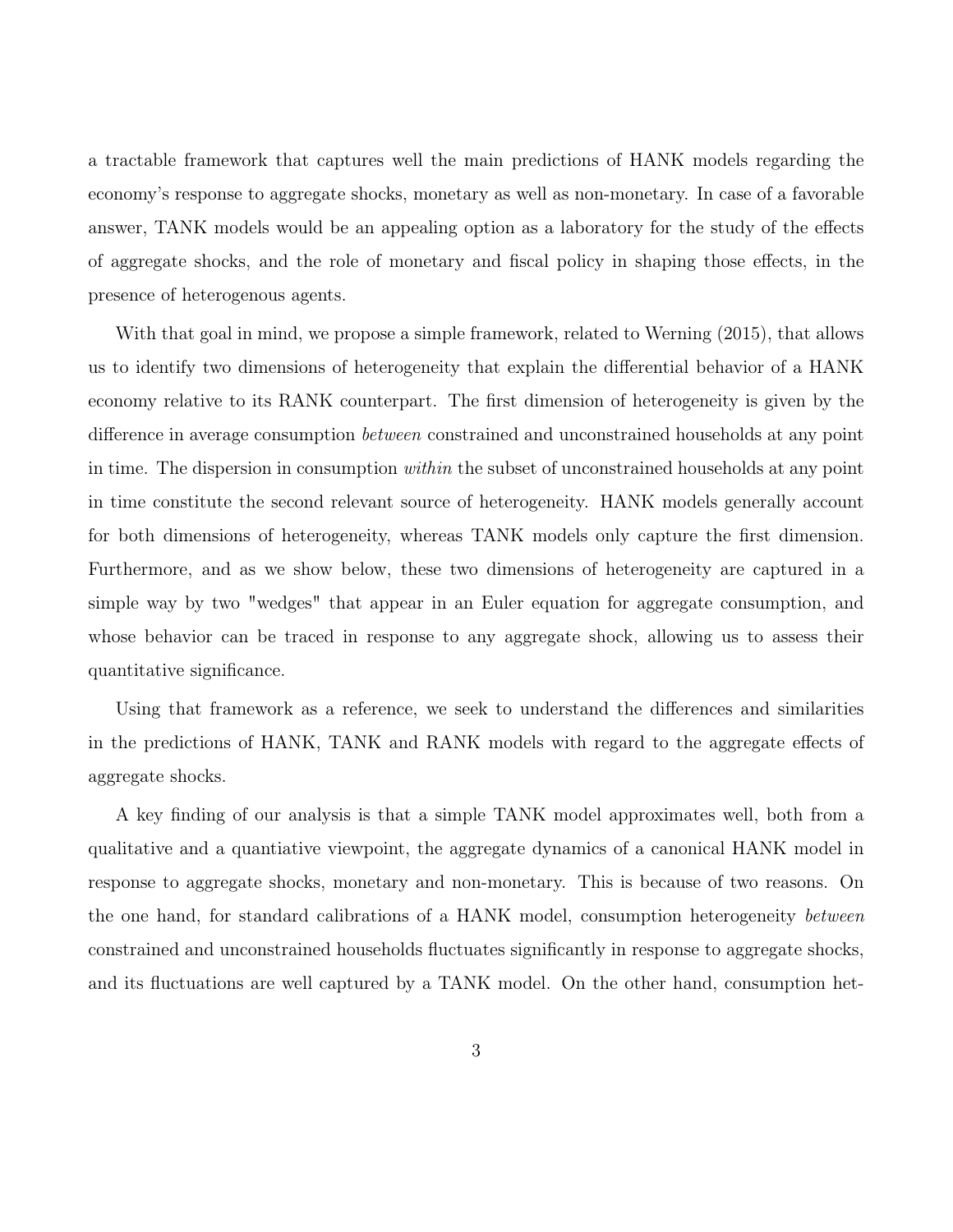erogeneity *within* the subset of unconstrained households remains roughly constant, since those agents are able to limit consumption fluctuations by borrowing and saving. Thus, ignoring this second form of heterogeneity –as in a TANK model– is largely inconsequential for determening the behaviour of aggregate variables. This result is robust to alternative calibrations of the borrowing limits, and specifications of the fiscal transfers, which in turn are among the main drivers of the differences between HANK and RANK models.

The previous finding suggests that a TANK model may be used to obtain analytical results that provide useful insights on the role of heterogeneity in more general HANK models. A first insight in that regard pertains to the role of heterogeneity for the transmission of monetary policy shocks. In particular, we show analytically that households' heterogeneity may amplify or dampen the effects of aggregate shocks depending on the size of constrained agents and the cyclicality of fiscal transfers, among other factors, but independently of the magnitude of nominal rigidities, or the way monetary policy is conducted.

A second insight pertains to the implications of heterogeneity for the design of monetary policy. We use a TANK model to show that central banks face a non-trivial policy trade-off between stabilizing inflation and a measure of consumption heterogeneity. That trade-off is, of couse, assumed away in standard RANK models. In our TANK model, the objective function of a benevolent central bank can be approximated with a simple (quadratic) loss function that penalizes fluctuations in consumption heterogeneity, in addition to fluctuations in inflation and output gap. A policy trade-off emerges whenever fluctuations in (the natural level of) output are not proportionally distributed across households. In that case, it is not possible to simultaneously stabilize inflation, the output-gap and the heterogeneity index —i.e. the "divine coincidence" does not hold. The central bank may then tolerate some deviation from inflation and output from their respective targets in order to avoid too large fluctuations in consumption dispersion. However, we find that for standard calibrations of the TANK model, the optimal policy still implies minimimal fluctuations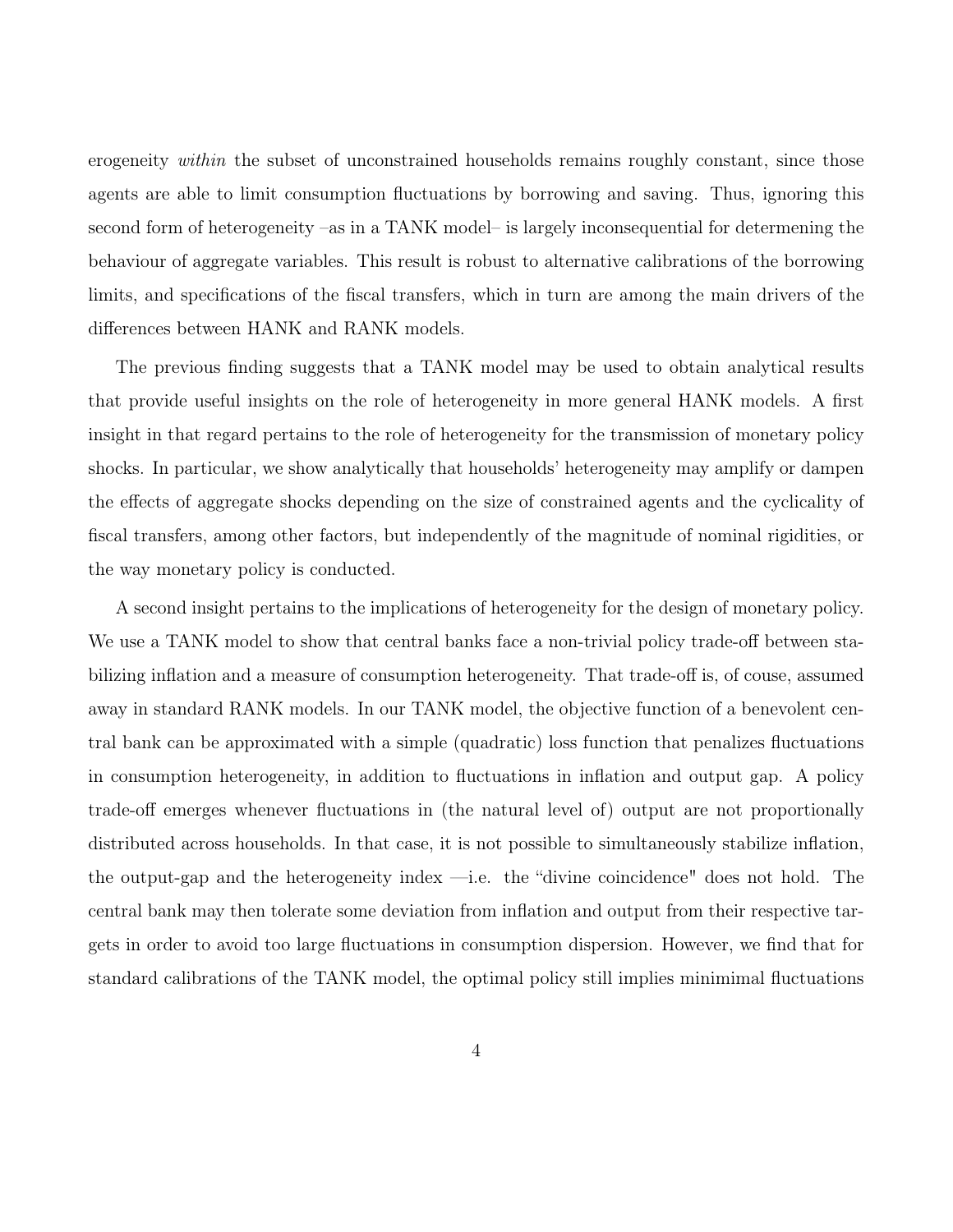in inflation and the output-gap, and is thus nearly identical to the one that would prevail in a RANK model.

The paper is related to two main strands of the literature. On the one hand, the emerging literature introducing New-Keynesian features into heterogeneous agent models with idiosyncratic risk and incomplete markets. Some examples are the works of McKay et al. (2016), Gornemann et al. (2016), Kaplan et al. (2016), McKay and Reis (2016), Werning (2015), Auclert (2017), and Ravn and Sterk (2014), among many others. The main difference with respect to that literature is the development of a simple TANK model with no idiosyncratic shocks, which admits an analytical solution, and the emphasis on the distinction between constrained and unconstrained households. On the other hand, the paper builds on the earlier literature on two-agent models, such as Campbell and Mankiw (1989), Galí et al. (2007), Bilbiie (2008), Bilbiie and Straub (2013) and Broer et. al. (2016). The main difference with respect to that literature is the comparison, both from a theoretical and a quantitative viewpoint, with more general heterogenous agent models.<sup>1</sup> Our analysis of optimal monetary policy in a TANK model is related to the previous works of Cúrdia and Woodford (2010) and Nisticó (2016), who neverthless emphasize the importance of financial frictions, rather than consumption heterogeneity as we do here. Finally, Bilbiie and Ragot (2017) study optimal monetary policy in an TANK model where money is used to provide liquidty to financially constrained agents. Differently from that work, we study the monetary policy tradeoffs in a cashless economy.

The paper is organized as follows. In section 1 we introduce our proposed framework and discuss its potential usefulness. In section 2 we lay out a baseline TANK model and derive the corresponding equilibrium conditions. In section 3 we derive the main predictions of the model regarding the effects of three aggregate shocks –monetary policy, demand and technology– under

<sup>&</sup>lt;sup>1</sup>In indedendent work, Bilbiie (2017) uses a TANK model to illustrate the "direct" and "indirect" effects of monetary policy shocks emphasized by Kaplan et al. (2016) in a more general HANK model. Also, Ravn and Sterk (2017) build a tractable heterogeneous agent model with nominal rigidities and labor market frictions, giving rise to endogenous unemployment risk.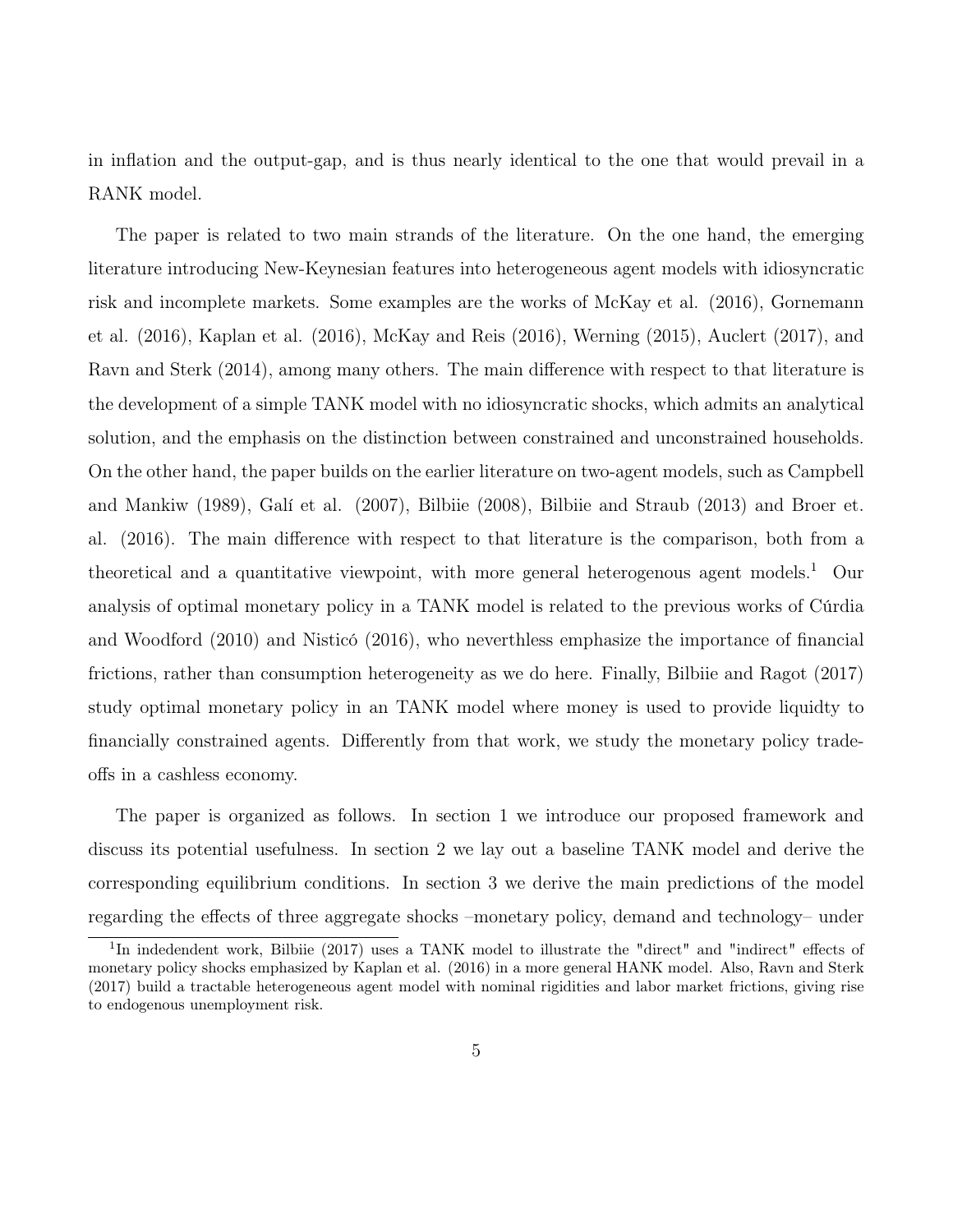alternative assumptions regarding the transfer policies in place, and discuss the main differences with respect to the predictions of a baseline RANK model. In section 4 we carry out a quantitative comparison of the predictions the baseline TANK model to those of a HANK model. Section 5 analyzes the optimal monetary policy in a TANK model, while section 6 summarizes our main findings and concludes.

# 2 Heterogeneity and Aggregate Consumption: An Organizing Framework

We start out by describing an equilibrium condition for aggregate consumption that we use as a simple organizing device to think about the implications of heterogeneity for aggregate demand. Our approach is related to Werning (2015), but differs from the latter in the emphasis we attach to the distinction between constrained and unconstrained households in our interpretation of the deviations from the standard Euler equation of a representative household model.

Consider an economy with a continuum of heterogeneous households, indexed by  $s \in [0,1]$ . Each household seeks to maximize utility  $\mathbb{E}_0 \sum_{t=0}^{\infty} \beta^t U(C_t^s, N_t^s; Z_t)$ , where  $Z_t$  is a preference shifter following a stationary process. We specialize the utility function to be of the form  $U(C, N; Z) \equiv$  $\left(\frac{C^{1-\sigma}-1}{1-\sigma}-\frac{N^{1+\varphi}}{1+\varphi}\right)$  $\left(\frac{\nabla^{1+\varphi}}{1+\varphi}\right)Z$ . Let  $\Theta_t \subset [0,1]$  denote the set of households that in period t have unconstrained access to a market for one-period bonds yielding a (gross) riskless real return  $R_t$ <sup>2</sup>

Next we derive a generalized Euler equation for aggregate consumption for economies with heterogeneous households. We proceed in two steps. First we derive an Euler equation in terms of aggregate consumption for unconstrained households. Then we rewrite that Euler equation in terms of aggregate consumption.

<sup>&</sup>lt;sup>2</sup>In the present section, we assume a riskless real bond for notational convenience. The analysis carries over to the case of a nominally riskless bond, as assumed below.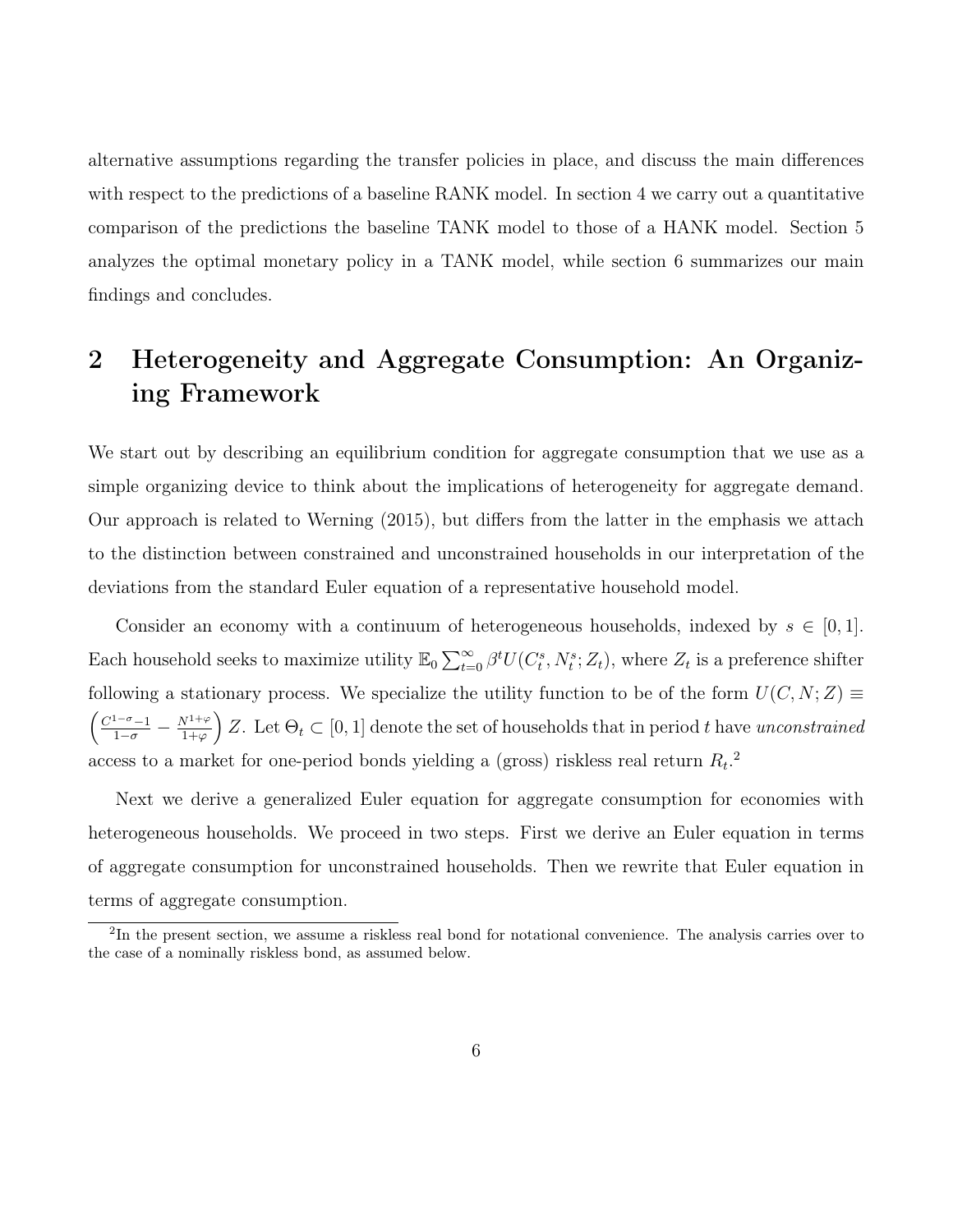## 2.1 A Generalized Euler Equation for Unconstrained Households' Consumption

For any household  $s \in \Theta_t$  the following Euler equation is satisfied:

$$
Z_t(C_t^s)^{-\sigma} = \beta R_t \mathbb{E}_t \left\{ Z_{t+1}(C_{t+1}^s)^{-\sigma} \right\}.
$$
 (1)

Averaging over all  $s \in \Theta_t$ ,

$$
\frac{Z_t}{1-\lambda_t} \int_{s \in \Theta_t} (C_t^s)^{-\sigma} ds = \frac{\beta R_t}{1-\lambda_t} \mathbb{E}_t \left\{ \int_{s \in \Theta_t} Z_{t+1} (C_{t+1}^s)^{-\sigma} ds \right\} \tag{2}
$$

where  $\lambda_t$  is the measure of *constrained* households in period t, i.e. households for which (1) is not satisfied.

Let  $C_t^R \equiv \frac{1}{1-\epsilon}$  $\frac{1}{1-\lambda_t} \int_{s \in \Theta_t} C_t^s ds$  denote the average consumption of unconstrained households in period t. Taking a second order Taylor expansion of the left hand side of (2) around  $C_t^R$  we obtain (see Appendix for details):

$$
\frac{Z_t}{1-\lambda_t} \int_{s \in \Theta_t} (C_t^s)^{-\sigma} ds \simeq Z_t (C_t^R)^{-\sigma} \left[1 + \frac{\sigma(1+\sigma)}{2} var_{s|t} \{c_t^s\} \right]
$$
  
where  $var_{s|t} \{c_t^s\} \equiv \frac{1}{1-\lambda_t} \int_{s \in \Theta_t} (c_t^s - c_t^R)^2 ds$ , with  $c_t^s \equiv \log C_t^s$  and  $c_t^R \equiv \log C_t^R$ . Similarly,

$$
\frac{Z_{t+1}}{1 - \lambda_t} \int_{s \in \Theta_t} (C_{t+1}^s)^{-\sigma} ds \simeq Z_{t+1} (C_{t+1}^R)^{-\sigma} \Phi_t^{mean} \left[ 1 + \frac{\sigma (1 + \sigma)}{2} var_{s|t} \{c_{t+1}^s\} \right]
$$
\n
$$
\int_{\Theta_t} (C_{t+1}^s)^{-\sigma} \Phi_t^{mean} = \left( \frac{C_{t+1|t}^R}{1 - \sigma} \right)^{-\sigma} \Phi_t^{inter} \left[ 1 + \frac{\sigma (1 + \sigma)}{2} \left( \frac{C_{t+1|t}^R}{1 - \sigma} \right) \right]
$$
\nwith  $C^R = \frac{1}{\sigma} \int_{\Theta_t} (C_{t+1}^s)^{-\sigma} \Phi_t^{mean} = \left( \frac{C_{t+1|t}^R}{1 - \sigma} \right)^{-\sigma} \Phi_t^{inter}$ 

where  $var_{s|t}\lbrace c_{t+1}^s\rbrace \equiv \frac{1}{1-\lambda_t} \int_{s \in \Theta_t} (c_{t+1}^s - c_{t+1}^R)^2 ds$  and  $\Phi_t^{mean} \equiv$  $\left(\frac{C_{t+1|t}^R}{C_{t+1}^R}\right)^{-\sigma}$  , with  $C_{t+1|t}^R\equiv \frac{1}{1-t}$  $\frac{1}{1-\lambda_t} \int_{s \in \Theta_t} C_{t+1}^s ds.$ 

Combining the above results, we can write an approximate Euler equation in terms of average consumption for unconstrained households as:

$$
Z_t(C_t^R)^{-\sigma} = \beta R_t \mathbb{E}_t \left\{ Z_{t+1}(C_{t+1}^R)^{-\sigma} V_{t+1} \right\} \tag{3}
$$

<sup>3</sup>Note that, strictly speaking  $\frac{1}{1-\lambda_t} \int_{s \in \Theta_t} (c_t^s - c_t^R)^2 ds$  is the cross-sectional variance of (log) consumption only approximately, since  $c_t^R$  is the cross-sectional mean of  $c_t^s$  only up to a second order approximation.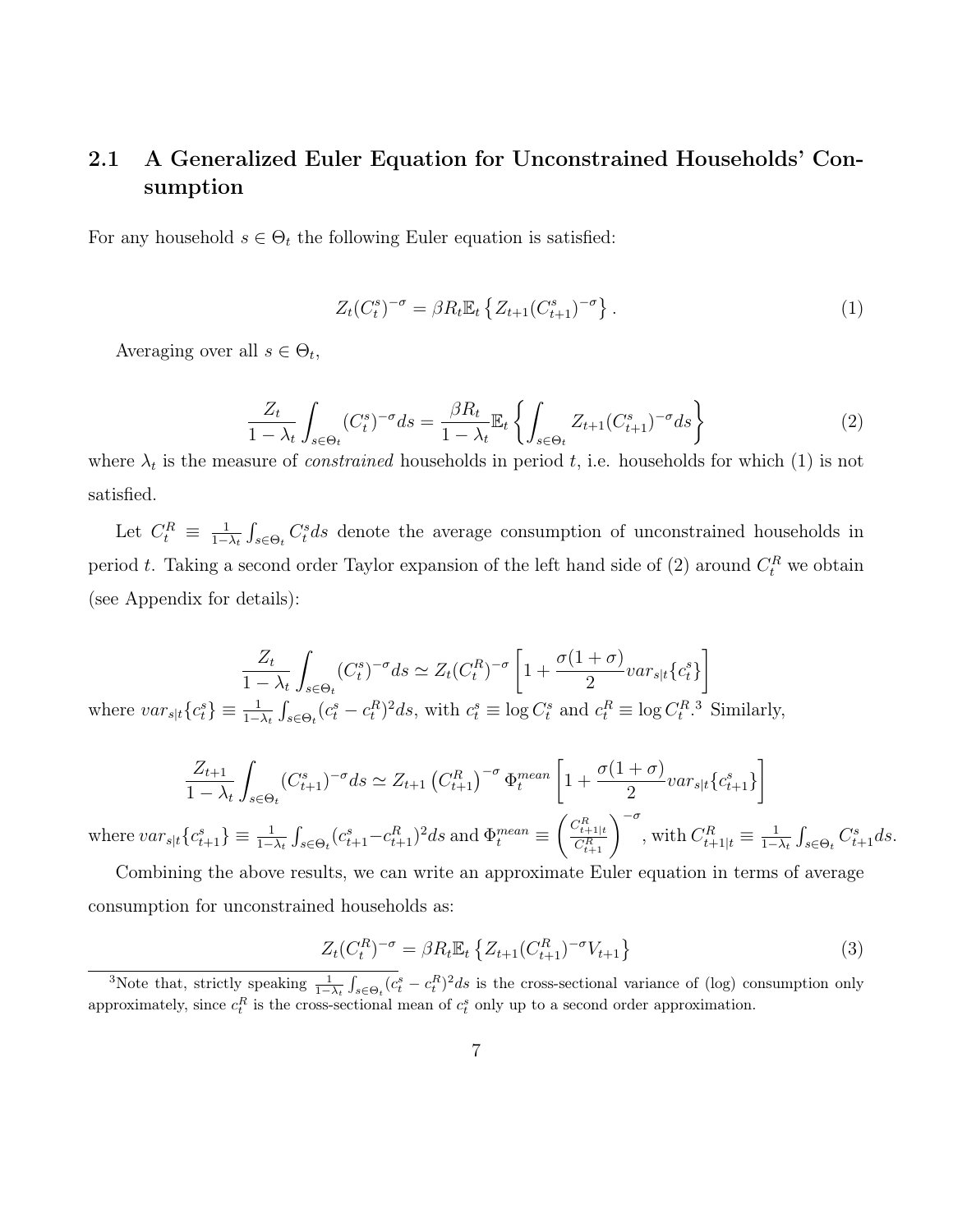where

$$
V_{t+1} \equiv \Phi_{t+1}^{mean} \Phi_{t+1}^{var}
$$

with  $\Phi_{t+1}^{var} \equiv \frac{2+\sigma(1+\sigma)var_{s|t}\{c_{t+1}^s\}}{2+\sigma(1+\sigma)var_{s|t}\{c_{t}^s\}}$  $\frac{\tau^{(1+\sigma)}(u_{s|t} + 1)^{t}}{2+\sigma(1+\sigma)var_{s|t}\{c_t^s\}}$ .

Notice that  $\Phi_t^{mean}$  and  $\Phi_t^{var}$  and, as a result, the wedge  $V_t$ , capture different aspects of the dynamics of heterogeneity within unconstrained households. If the set of households that are unconstrained is time invariant and consumption is equalized among those households, then  $\Phi_t^{mean} = \Phi_t^{var} = 1$  and, hence,  $V_t = 1$  for all t. The previous condition is trivially satisfied in a TANK model like the one analysed below.

More generally, in economies with more complex heterogeneity dynamics, one would expect  $V_t$ to differ from unity and to vary over time in response to all kinds of shocks. To the extent that consumption of unconstrained households is not lower than that of constrained ones, then  $C_{t+1|t}^R \leq$  $C_{t+1}^R$  and  $\Phi_{t+1}^{mean} \geq 1$ . Similarly, one would expect the dispersion of consumption across households that are unconstrained in period t, given by  $var_{s|t}\lbrace c_i^s\rbrace$ , to be no larger than the corresponding dispersion in  $t + 1$  for the same subset of households, given by  $var_{s|t}\lbrace c_{t+1}^s\rbrace$ , since in period  $t + 1$  a fraction of those households may have become constrained. In that case  $\Phi_{t+1}^{var} \geq 1$  will obtain. If one of the previous conditions is satisfied, as is likely, with strict inequality, then  $V_{t+1} > 1$ , which captures a precautionary savings motive among unconstrained households, i.e. it leads to lower consumption today, for any given interest rate and expected consumption next period.

Yet, it is an open question, both empirical and theoretical, whether deviations of the sequence  ${V<sub>t</sub>}$  from unity are *quantitatively* significant or not and, more precisely, whether they imply deviations between  $\mathbb{E}_t \left\{ Z_{t+1}(C_{t+1}^R)^{-\sigma} V_{t+1} \right\}$  and  $\mathbb{E}_t \left\{ Z_{t+1}(C_{t+1}^R)^{-\sigma} \right\}$  in response to shocks that are of the same order of magnitude as  $C_{t+1}^R/C_t^R$ .

## 2.2 A Generalized Euler Equation for Aggregate Consumption

Next we proceed to rewrite (3) in terms of aggregate consumption  $C_t \equiv \int_0^1 C_t^s ds$  as follows: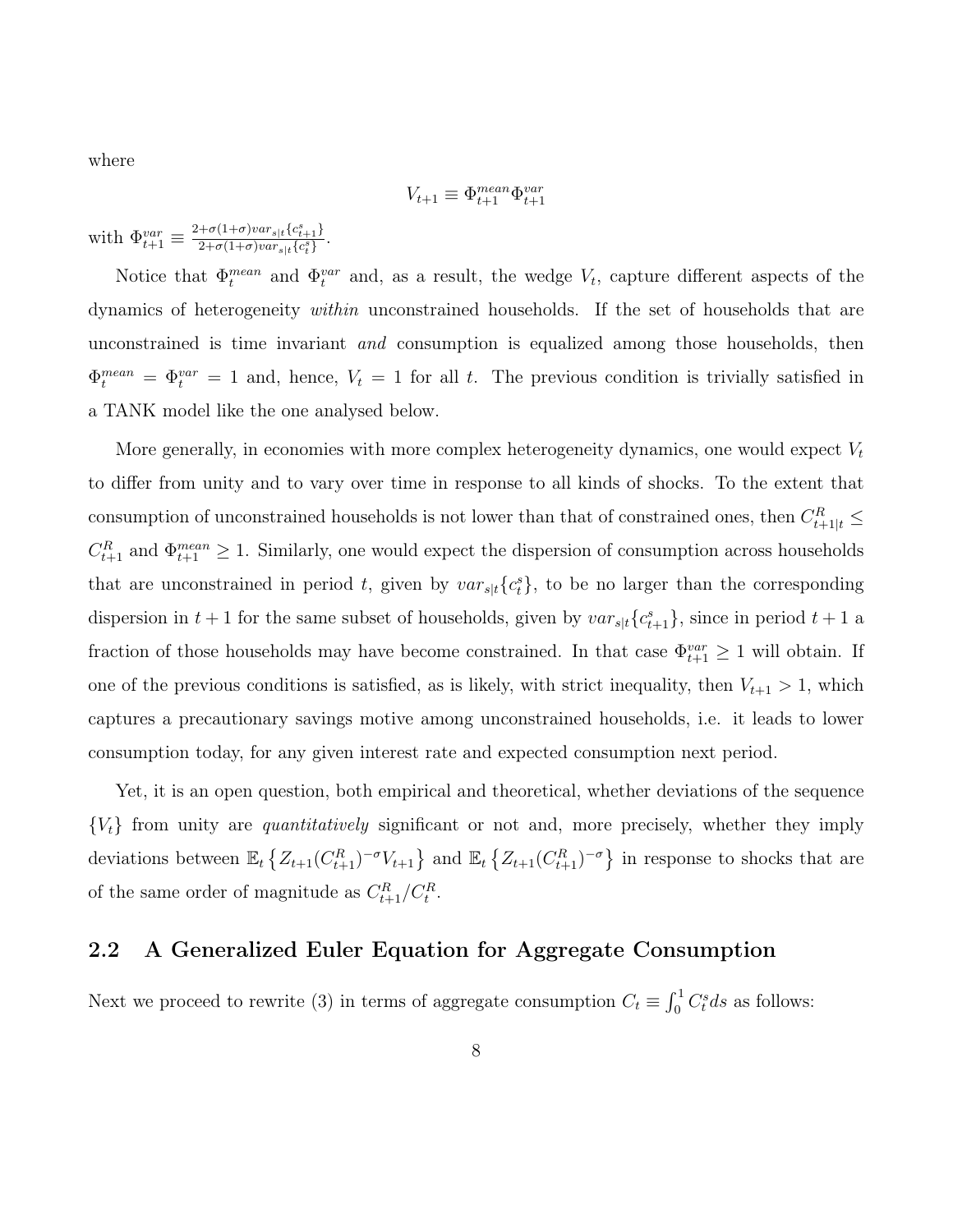$$
Z_t H_t^{-\sigma}(C_t)^{-\sigma} = \beta R_t \mathbb{E}_t \left\{ Z_{t+1} H_{t+1}^{-\sigma}(C_{t+1})^{-\sigma} V_{t+1} \right\} \tag{4}
$$

where  $H_t$  is an index of heterogeneity *between* constrained and unconstrained households defined as:

$$
H_t \equiv \frac{C_t^R}{C_t}.
$$

Consider a steady state with no aggregate shocks,  $Z = 1$ , constant Y, H and V and, hence,  $\beta RV = 1$ . Log-linearization of (4) around that steady state combined with the goods market clearing condition  $Y_t = C_t$  yields:

$$
y_t = \mathbb{E}_t \{ y_{t+1} \} - \frac{1}{\sigma} \widehat{r}_t - \frac{1}{\sigma} \mathbb{E}_t \{ \Delta z_{t+1} \} + \mathbb{E}_t \{ \Delta h_{t+1} \} - \frac{1}{\sigma} \mathbb{E}_t \{ \widehat{v}_{t+1} \},
$$

where  $y_t \equiv \log Y_t$ ,  $h_t \equiv \log H_t$ ,  $z_t \equiv \log Z_t$ ,  $\hat{r}_t \equiv \log(\beta V R_t)$ , and  $\hat{v}_t \equiv \log(V_t/V)$ .

Assuming  $\lim_{T\to\infty} \mathbb{E}_t\{c_{t+T}\} = c$ ,  $\lim_{T\to\infty} \mathbb{E}_t\{h_{t+T}\} = h$ , and  $\lim_{T\to\infty} \mathbb{E}_t\{z_{t+T}\} = 0$ , we can derive the aggregate demand equation:

$$
\widehat{y}_t = -\frac{1}{\sigma} \left( \widehat{r}_t^L - z_t \right) - \widehat{h}_t - \widehat{f}_t,\tag{5}
$$

where  $\hat{r}_t^L$  and  $f_t$  are defined recursively as

$$
\widehat{r}_t^L = \mathbb{E}_t\{\widehat{r}_{t+1}^L\} + \widehat{r}_t
$$

$$
\widehat{f_t} = \mathbb{E}_t \{ \widehat{f}_{t+1} \} + \frac{1}{\sigma} \mathbb{E}_t \{ \widehat{v}_{t+1} \}.
$$

Thus, output is seen to depend on four factors: (i) the exogenous demand shifter  $z_t$  (ii) current and expected real interest rates, as summarized by  $\hat{r}_t^L$ , and whose responses to shocks of all kinds will be determined by the monetary policy rule in place, (iii) the h-index of heterogeneity between constrained and unconstrained households, and (iv) variable  $\hat{f}_t$  which is a function of expected future distributions of consumption *within* unconstrained households.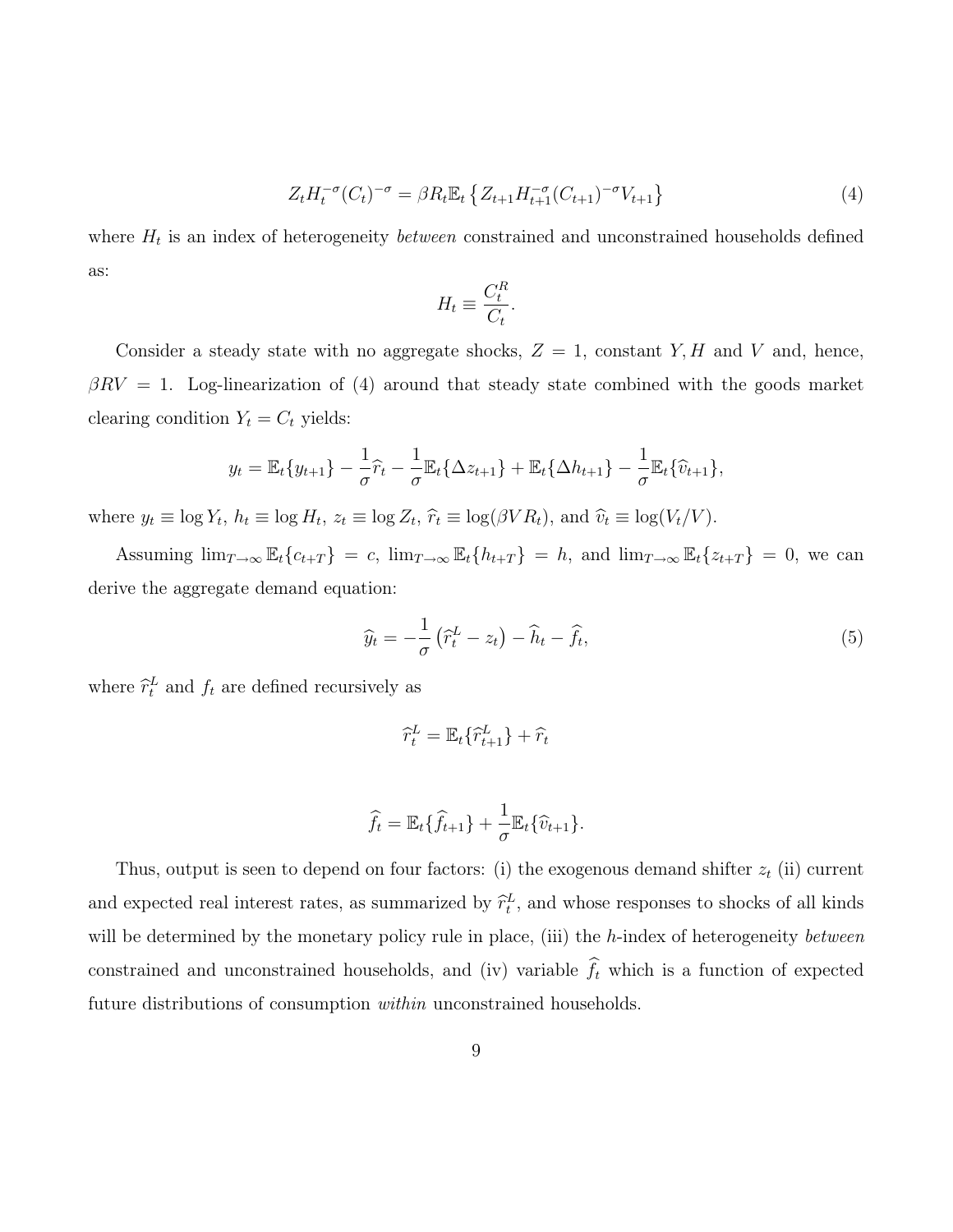Note that in the representative household model,  $\hat{h}_t = \hat{v}_t = 0$  for all t. Thus, the extent to which aggregate demand and output in a HANK model behave differently from their RANK counterparts, conditional on the monetary policy stance (as summarized by  $\hat{r}_t^L$ ) will depend on the endogenous response of  $\hat{h}_t$  and  $\hat{v}_t$  to different aggregate shocks. In particular, an increase (decrease) in the h-index in response to a shock that raises output will dampen (amplify) that response relative to a RANK economy, ceteris paribus (i.e. conditional on a given real rate response). In other words, the aggregate effects of a given shock is seen to depend on the extent to which it leads towards a redistribution towards/from those unconstrained households. The extent of that redistribution may in turn be a consequence of (i) differential characteristics of unconstrained households (e.g. their participation in labor markets and/or ownership of firms) and/or (ii) the nature of the transfer/tax regime in place. An analogous argument can be made about variable  $f_t$ , though in the latter case only the extent of redistribution within the subset of unconstrained households at any point in time is relevant.

Given the above considerations, the analysis of the determinants of the dynamics of  $h_t$  and  $v_t$ and their response to aggregate shocks should contribute to our understanding of the implication of heterogeneity. Next we put that idea into practice when analyzing the properties of a particular instance of a HANK model, which we refer to as the baseline TANK model, and for which all deviations from its RANK counterpart are the result of variations in  $h_t$ , since the assumption of a representative unconstrained household implies that  $v_t = 0$  for all t.

# 3 A Baseline TANK Model

We consider an economy with two types of households, a continuum of firms, a monetary authority and a fiscal authority.<sup>4</sup> This simple model is used as a laboratory to study the implications of

<sup>4</sup>Campbell and Mankiw (1989) introduced the two-agent framework to account for empirical deviations from the permanent-income hypothesis. Gal that framework into a New Keynesian model in order to re-examine the conditions for equiligrium uniqueness, and to account for the effects of government purchases on consumption. See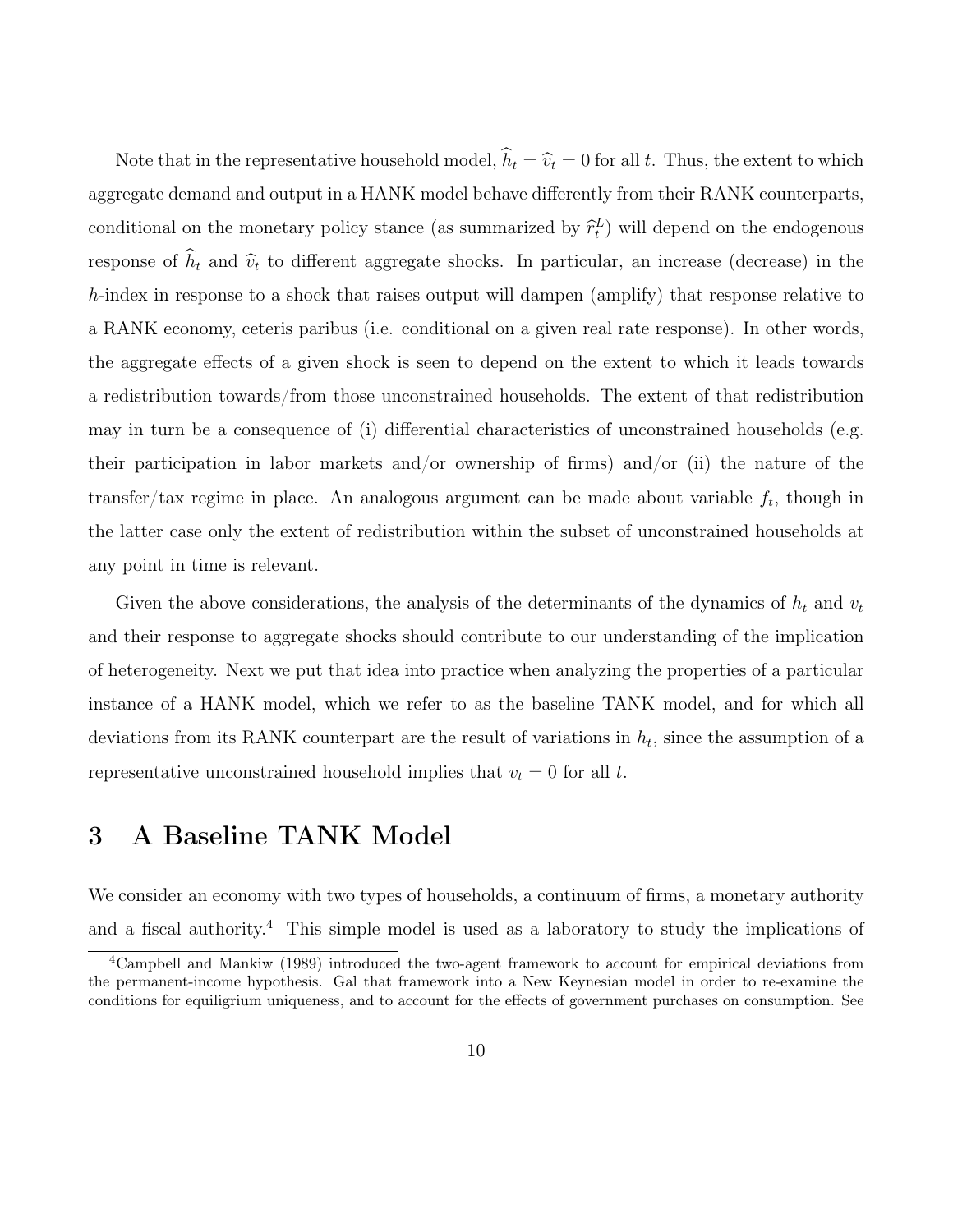agents' heterogeneity for the behavior of aggregate variables in response to aggregate shocks. As in Werning (2015), our focus is on understanding the determinants of aggregate consumption. The supply side of the model is kept relatively simple, and such that it can be directly embedded in the richer HANK models considered below.

## 3.1 Households

All households are assumed to have identical preferences, given by

$$
\mathbb{E}_0 \sum_{t=0}^{\infty} \beta^t U(C_t^s, N_t^s; Z_t)
$$

where  $C_t^s \equiv \left(\int_0^1 C_t^s(i)^{1-\frac{1}{\epsilon_p}}di\right)^{\frac{\epsilon_p}{\epsilon_p-1}}$  is a consumption index, with  $C_t^s(i)$  denoting the quantities consumed of good  $i \in [0,1]$ .  $N_t^s$  denotes hours of work. The superindex  $s \in \{R, K\}$  specifies the household type ("Ricardian" or "Keynesian"), as discussed below.  $\beta \in (0,1)$  is the discount factor.  $Z_t$  is an exogenous preference shock, whose evolution is described by the log-normal process  $z_t = \rho_z z_{t-1} + \varepsilon_t^z$ , where  $z_t \equiv \log Z_t$  and  $\varepsilon_t^z \sim \mathcal{N}(0, \sigma_z^2)$ . Period utility is specialized to be of the form:

$$
U(C, N; Z) \equiv \left(\frac{C^{1-\sigma} - 1}{1 - \sigma} - \frac{N^{1+\varphi}}{1 + \varphi}\right) Z
$$
\n(6)

A constant measure  $1-\lambda$  of households, which we refer to as " Ricardian," have unconstrained access to financial markets. In particular, they can trade two types of assets: one-period nominally riskless bonds and shares in a fund that owns all firms. Their period budget constraint is given by

$$
\frac{1}{P_t} \int_0^1 P_t(i) C_t^R(i) di + \frac{B_t^R}{P_t} + Q_t S_t^R = \frac{B_{t-1}^R (1 + i_{t-1})}{P_t} + W_t N_t^R + (D_t + Q_t) S_{t-1}^R + T_t^R \tag{7}
$$

where  $B_t^R$  and  $S_t^R$  denote, respectively, holdings of bonds and shares in a stock market fund.  $T_t^R$ denotes lump-sum tranfers (or taxes, if negative).  $Q_t$  is the price of a share in the stock fund, also Bilb of a version of TANK closer to the one considered here (i.e. without physical capital).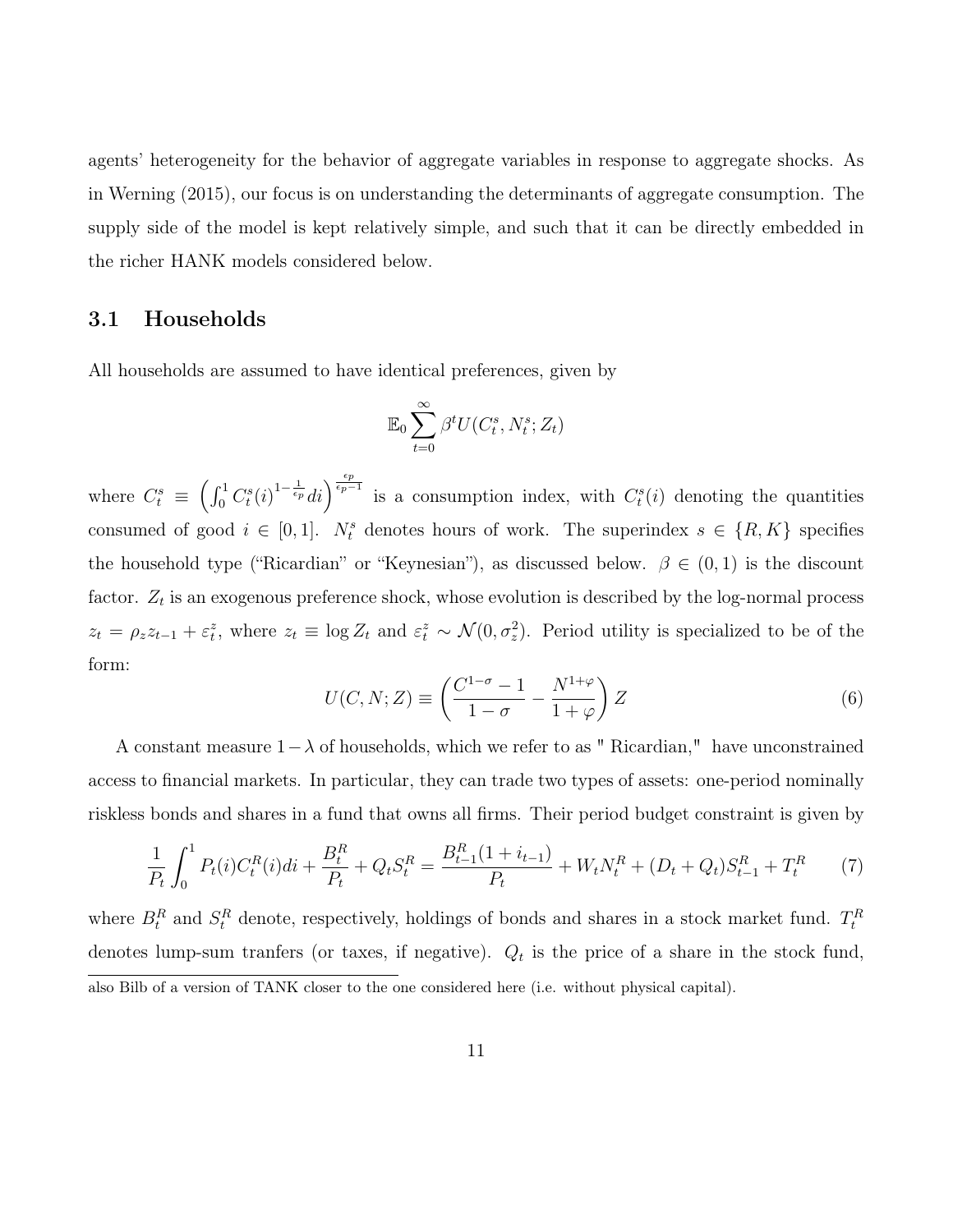while  $D_t$  denoting the corresponding dividends (all of them in terms of the consumption bundle).  $i_t$  the nominal yield on bonds. W<sub>t</sub> is the (real) wage.  $P_t \equiv \left(\int_0^1 P_t(i)^{1-\epsilon_p} di\right)^{\frac{1}{1-\epsilon_p}}$  is a price index.

A fraction  $\lambda$  of households, henceforth referred to as "Keynesian" just consume their labor income net of taxes (or transfers) each period, possibly (but not necessarily) because they do not have access to financial markets. Formally

$$
\frac{1}{P_t} \int_0^1 P_t(i) C_t^K(i) di = W_t N_t^K + T_t^K \tag{8}
$$

where  $C_t^K$ ,  $N_t^K$  and  $T_t^K$  denote, respectively, consumption, hours worked and transfers for Keynesian households.

Importantly, and in contrast with many of the HANK models in the literature, the two types of agents do not face any form of idiosyncratic uncertainty. Furthermore, we assume that they take the wage as given and are happy to supply as much labor as demanded by firms (i.e. they also take  $N_t^R$  and  $N_t^K$  as given, more on this below).

Optimal allocation of expenditures across goods implies  $C_t^s(i) = (P_t(i)/P_t)^{-\epsilon_p} C_t^s$  and  $\int_0^1 P_t(i)C_t^s(i)di =$  $P_t C_t^s$  for  $s \in \{R, K\}$ . In addition, the intertemporal optimality conditions for Ricardian households take the form

$$
\frac{1}{1+i_t} = \mathbb{E}_t \left\{ \Lambda_{t,t+1} \frac{P_t}{P_{t+1}} \right\} \tag{9}
$$

$$
Q_t = \mathbb{E}_t \left\{ \Lambda_{t,t+1} (Q_{t+1} + D_{t+1}) \right\} \tag{10}
$$

where  $\Lambda_{t,t+1} \equiv \beta(Z_{t+1}/Z_t) (C_{t+1}^R/C_t^R)^{-\sigma}$  is the stochastic discount factor for one-period ahead (real) payoffs.

As emphasized above, our focus is on aggregate demand dynamics, so we keep the supply side of the model as simple as possible. In particular we assume a wage schedule

$$
W_t = \mathcal{M}^w C_t^\sigma N_t^\varphi \tag{11}
$$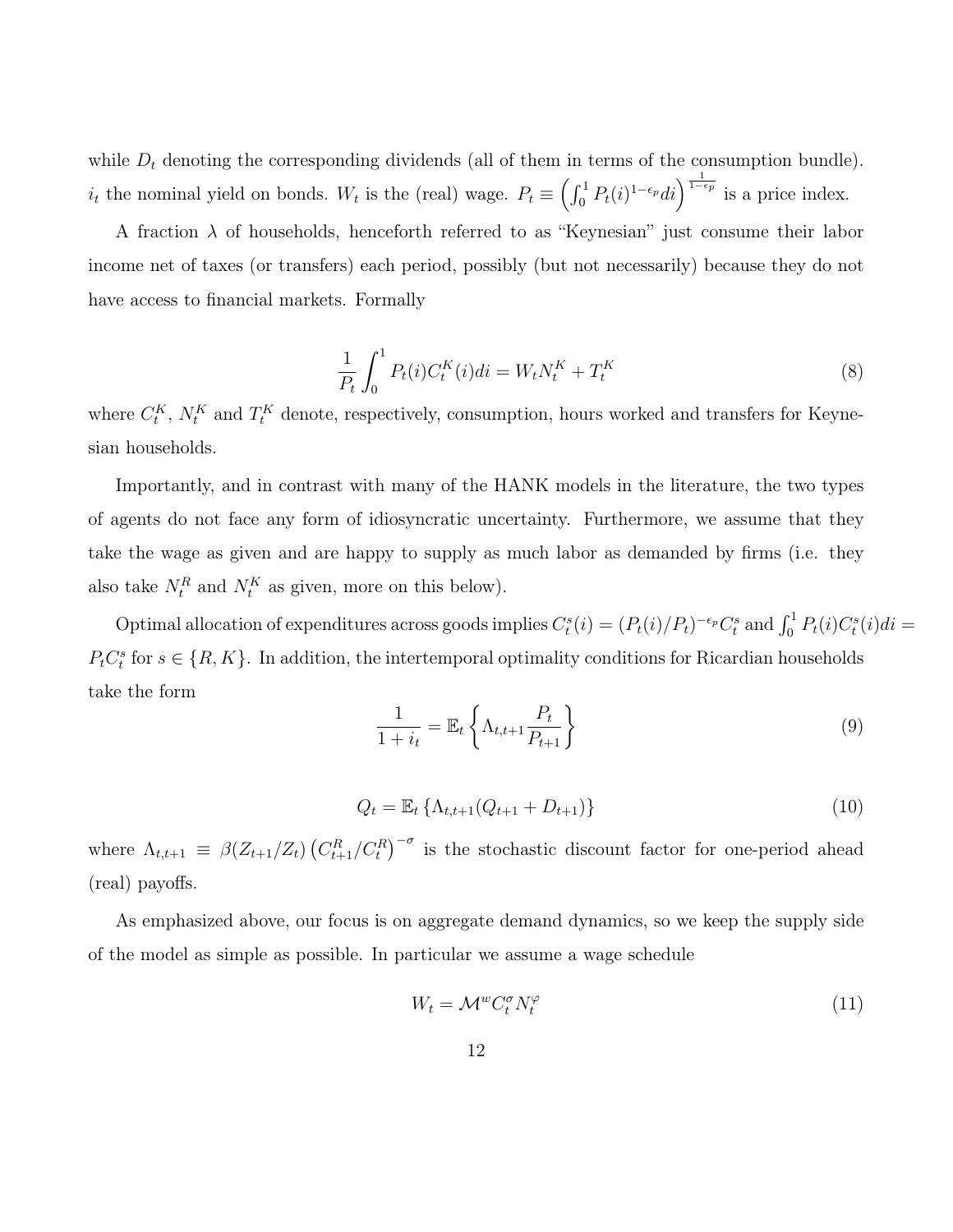for all  $j \in [0, 1]$ , where  $\mathcal{M}^w > 1$  can be interpreted as the gross average wage markup. Such a wage schedule would arise in a version of the RANK model with a continuum of labor types, with wages set in a decentralized way by each type of labor (or the union representing it) in a way consistent with household utility maximization and given an isoelastic demand for labor. Throughout we assume  $W_t \ge (C_t^R)^\sigma N_t^\varphi \ge (C_t^K)^\sigma N_t^\varphi$  $t_t^{\varphi}$  for all t, so that all households will be willing to supply the work hours demanded by firms.<sup>5</sup>

## 3.2 Firms

The supply side is standard, and consists of a continuum of identical monopolistically competitive firms  $i \in [0, 1]$ , each producing a differentiated product, using a technology

$$
Y_t(i) = A_t N_t(i)^{1-\alpha}
$$

where  $Y_t(i)$  denotes output,  $N_t(i)$  is labor input, and  $A_t$  is a technology parameter. The latter evolves according to the process  $a_t = \rho_a \log a_{t-1} + \varepsilon_t^a$ , where  $a_t \equiv \log A_t$  and  $\varepsilon_t^a \sim N(0, \sigma_a^2)$ . The demand for each good variety is isoelastic, and given by the function  $Y_t(i) = (P_t(i)/P_t)^{-\epsilon} Y_t$ , where  $Y_t$  denotes aggregate output.

As in Rotemberg (1983) we assume that each firm faces a quadratic price adjustment cost given by  $\mathcal{C}\left(\cdot\right) \equiv \frac{\xi}{2}$  $\frac{\xi}{2}Y_t\left(\frac{P_t(i)}{P_{t-1}(i)}-1\right)^2$  where  $\xi>0$ , and in terms of a CES goods bundle with elasticity of substitution  $\epsilon_p$ . Since all firms are identical, profit maximization implies that all firms choose the same price, i.e.  $P_t(i) = P_t$  for all  $i \in [0, 1]$ , and hence produce the same output  $Y_t$  with the same labor input  $N_t$ . As a result, the (gross) price inflation rate  $\Pi_t \equiv \frac{P_t}{P_t}$  $\frac{P_t}{P_{t-1}}$  evolves according to

$$
\Pi_t \left( \Pi_t - 1 \right) = \mathbb{E}_t \left\{ \Lambda_{t,t+1} \left( \frac{Y_{t+1}}{Y_t} \right) \Pi_{t+1} \left( \Pi_{t+1} - 1 \right) \right\} + \frac{\epsilon}{\xi} \left( \frac{1}{\mathcal{M}_t^p} - \frac{1}{\mathcal{M}^p} \right) \tag{12}
$$

<sup>5</sup>We have analyzed a version of such a model for a TANK economy, where each union maximizes a weighted average of the utilities of its Ricardian and Keynesian members, and derived a wage schedule slightly different from (11), where the consumption of the two types enters separately, complicating the algebra without yielding any significant additional insights on the issues of interest.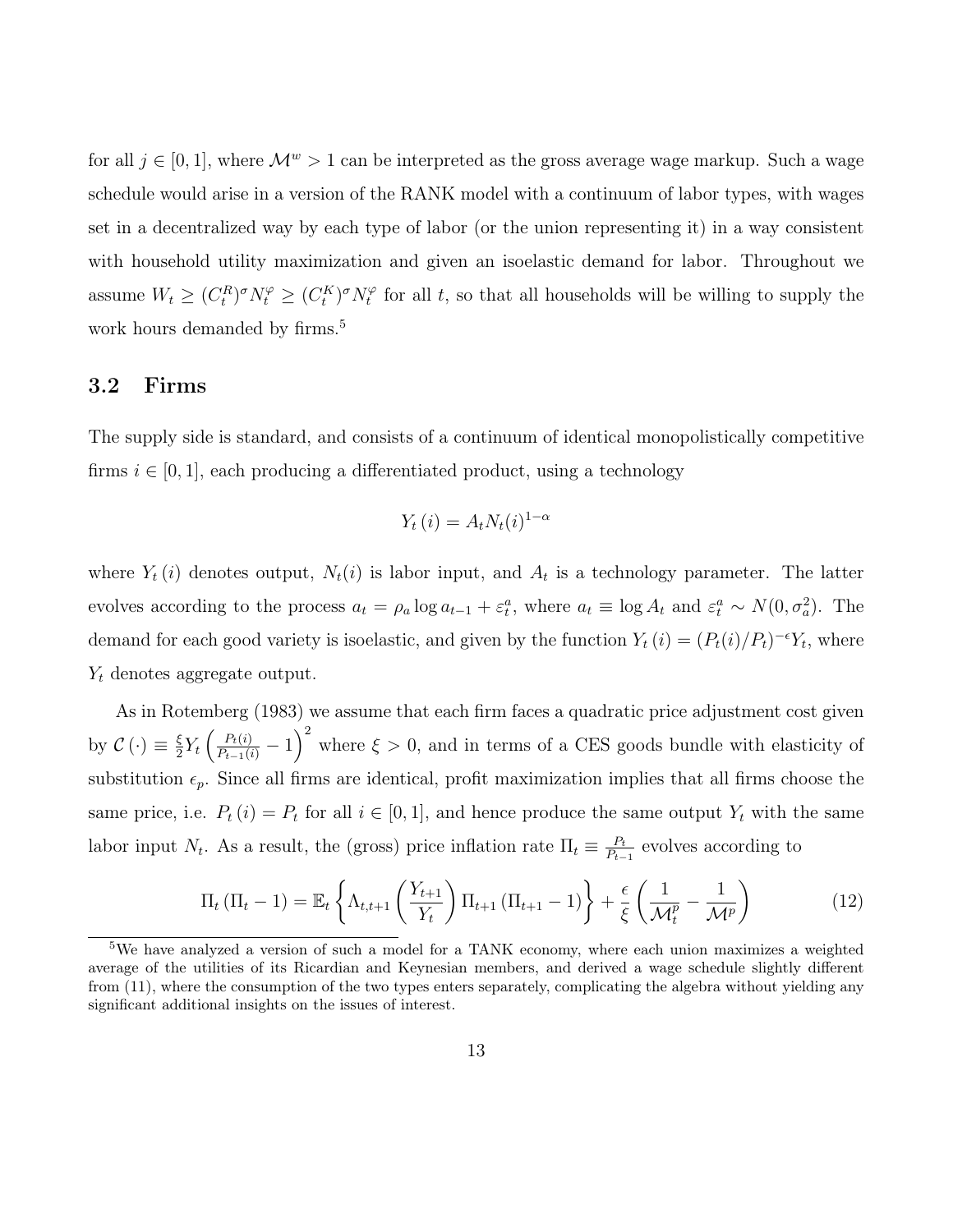where  $\mathcal{M}_t^p \equiv (1-\alpha)A_t N_t^{-\alpha}/W_t$  is the average gross markup, and with the latter's optimal value in the absence of price adjustment costs given by  $\mathcal{M}^p \equiv \frac{\epsilon_p}{\epsilon_p}$  $\frac{\epsilon_p}{\epsilon_p-1}.$ 

## 3.3 Fiscal and Monetary Policy

The cyclical behavior of taxes and transfers plays a crucial role in the determination of the effects of aggregate shocks. To illustrate that role we consider an environment where transfers to Keynesian households are given by

$$
T_t^K = \tau_0 D + \tau_d (D_t - D) \tag{13}
$$

where  $0 \leq \tau_0 \leq 1$ ,  $0 \leq \tau_d \leq 1$ , and where a balanced budget condition holds

$$
\lambda T_t^K + (1 - \lambda) T_t^R = 0. \tag{14}
$$

The previous specification nests as special cases *laissez-faire* ( $\tau_0 = \tau_d = 0$ ) and full steady state redistribution ( $\tau_0 = 1$  and  $\tau_d = 0$ ). In addition to the previous two cases, below we also consider a " realistic" case with partial redistribution, both in steady state and period by period  $(0 < \tau_0 < 1$  and  $0 < \tau_d < 1)$ . The case of full redistribution period by period  $(\tau_0 = 1$  and  $\tau_d = 1)$ can be checked to be equivalent to the RANK model.

Regarding the conduct of monetary policy, we consider alternative scenarios. We start by assuming that the central bank follows a simple interest rate rule, potentially including terms related to income heterogeneity. Then, in Section 5, we derive the optimal monetary policy.

## 3.4 Equilibrium

Goods market clearing requires

$$
Y_t(i) = C_t(i) + X_t(i)
$$

for all  $i \in [0,1]$ , where  $X_t(i) = (P_t(i)/P_t)^{-\epsilon_p} (\xi/2) Y_t (\Pi_t - 1)^2$  captures the demand for good i to meet price adjustment costs. Noting that in equilibrium all firms set the same prices, thus implying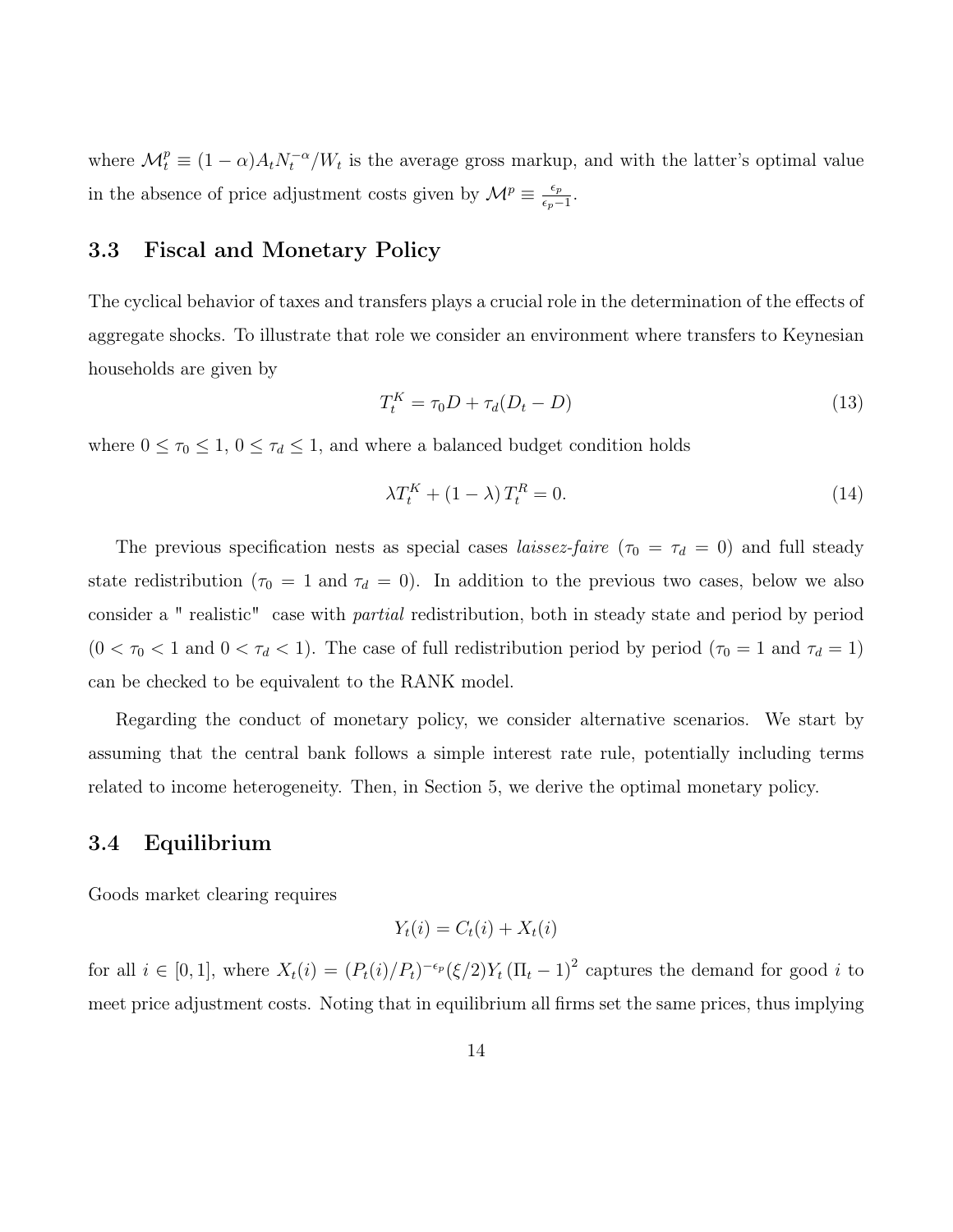$Y_t(i) = Y_t$  and  $C_t(i) = C_t$  for all  $i \in [0, 1]$ , we can write

$$
C_t = Y_t \Delta^p(\Pi_t) \tag{15}
$$

where  $\Delta_t^p$  $t_t^p(\Pi_t) \equiv 1 - (\xi/2) (\Pi_t - 1)^2$  and  $C_t \equiv (1 - \lambda)C_t^R + \lambda C_t^K$  denotes aggregate consumption. Furthermore, since all Ricardian households are identical, market clearing in the bonds and stock markets implies that  $B_t^R = 0$  and  $S_t^R = 1/(1 - \lambda)$ .

Aggregate employment is given by

$$
N_t = \left(Y_t / A_t\right)^{\frac{1}{1-\alpha}}\tag{16}
$$

and is assumed to be distributed uniformly among household types, so that  $N_t^R = N_t^K = N_t$  for all t.

The Euler equation for Ricardian households can be rewritten in terms of aggregate consumption as:

$$
1 = \beta (1 + i_t) \mathbb{E}_t \left\{ \left( C_{t+1}/C_t \right)^{-\sigma} \left( H_{t+1}/H_t \right)^{-\sigma} \left( Z_{t+1}/Z_t \right) \Pi_{t+1}^{-1} \right\} \tag{17}
$$

where, as above,  $H_t \equiv C_t^R / C_t$ .

In equilibrium, and given the goods market clearing condition (15), we can write:

$$
H_t = \frac{1}{\Delta^p(\Pi_t)} \left( \frac{W_t N_t}{Y_t} + \frac{1}{1 - \lambda} \frac{D_t}{Y_t} + \frac{T_t^R}{Y_t} \right)
$$
  
\n
$$
= \frac{1}{\Delta^p(\Pi_t)} \left[ \frac{1 - \alpha}{\mathcal{M}_t^p} + \left( \frac{1 - \lambda \tau_d}{1 - \lambda} \right) \frac{D_t}{Y_t} - \frac{\lambda(\tau_0 - \tau_d)}{1 - \lambda} \frac{D}{Y_t} \right]
$$
  
\n
$$
= 1 + \frac{1}{\Delta^p(\Pi_t)} \left[ \frac{\lambda(1 - \tau_d)}{1 - \lambda} \left( \Delta^p(\Pi_t) - \frac{1 - \alpha}{\mathcal{M}_t^p} \right) - \frac{\lambda(\tau_0 - \tau_d)}{1 - \lambda} \left( 1 - \frac{1 - \alpha}{\mathcal{M}^p} \right) \frac{Y}{Y_t} \right]
$$
(18)

where the derivation of the second and third equalities makes use of the transfer and balanced budget rules (13) and (14), the accounting identity  $Y_t \Delta^p(\Pi_t) = W_t N_t + D_t$ , and the definition of the average price parkup introduced earlier.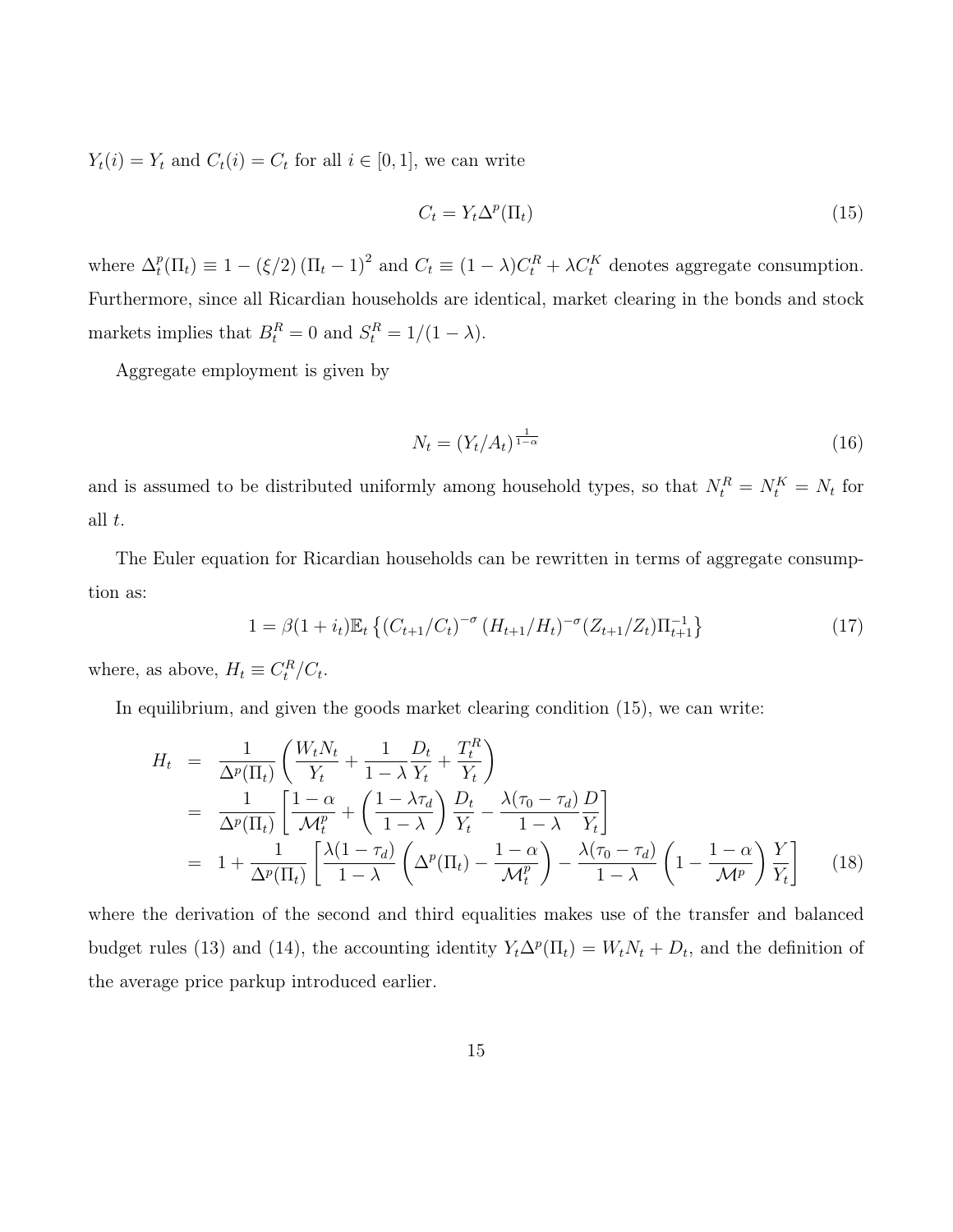Note that as long as  $\tau_d < 1$  (i.e. less than full redistribution) the heterogeneity index  $H_t$  is increasing in the markup, given output, for a rise in the latter implies a redistribution of income towards the unconstrained. The same is true for a rise in output, given the markup, as long as  $\tau_0 > \tau_d$ , since in that case a rise in output also implies a redistribution towards the unconstrained.

Equations (15) through (18), combined with the inflation equation (12) and a monetary policy rule determining the interest rate  $i_t$  describe the equilibrium conditions of the model. In the next sections we characterize the perfect foresight steady state with zero inflation and the log-linearized equilibrium dynamics around that steady state.

#### 3.4.1 Steady State

In a perfect foresight, zero inflation steady state for the above economy we have  $A = Z = 1$ ,  $\Pi = 1, \Delta^p(1) = 1$  (implying  $C = Y$ ), and  $\mathcal{M}_t^p = \mathcal{M}^p$ . Hence, evaluating (11) at that steady state and combining it with the aggregate production function (16) yields the following expression for steady state output:

$$
Y = \left(\frac{1-\alpha}{\mathcal{M}}\right)^{\frac{1-\alpha}{\sigma(1-\alpha)+\varphi+\alpha}}
$$

where  $\mathcal{M} \equiv \mathcal{M}^w \mathcal{M}^p$  denotes the steady state "composite" markup. On the other hand, evaluating  $(18)$  at the zero inflation steady state we obtain a closed-form expression for H:

$$
H = 1 + \frac{\lambda(1 - \tau_0)}{1 - \lambda} \left( 1 - \frac{1 - \alpha}{\mathcal{M}^p} \right) \ge 1.
$$

#### 3.4.2 Equilibrium Dynamics around a Steady State

Note that in a neighborhood of the zero inflation steady state, and up to a first order approximation,  $\Delta_{p,t} \simeq 1$  for all t. Accordingly, we henceforth approximate the goods market equilibrium condition as

$$
\widehat{y}_t = \widehat{c}_t \tag{19}
$$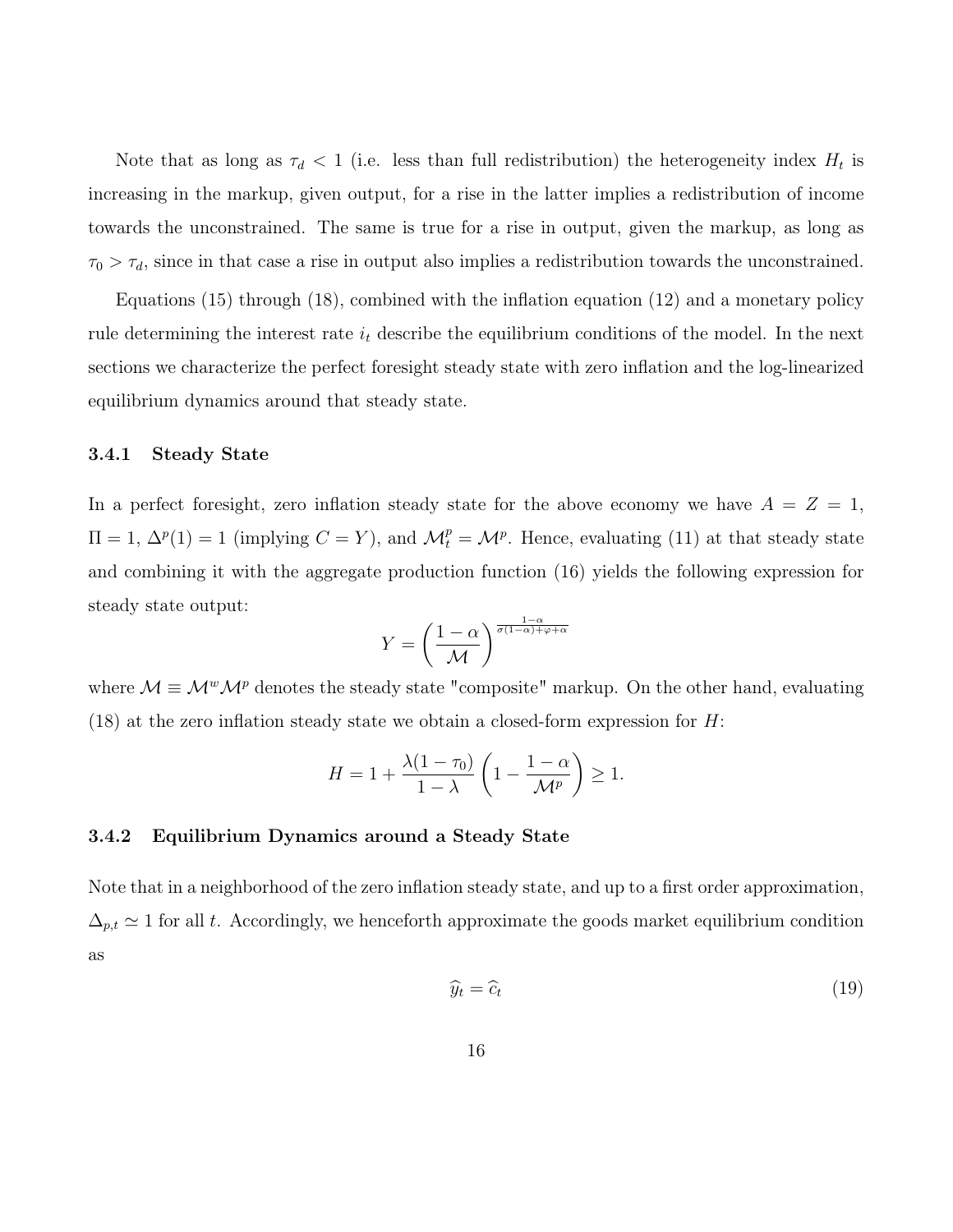for all t, where  $\hat{y}_t \equiv \log(Y_t/Y)$  and  $\hat{c}_t \equiv \log(C_t/C)$ . Log-linearization of (12) around the zero inflation steady state yields the inflation equation

$$
\pi_t = \beta \mathbb{E}_t \{ \pi_{t+1} \} - \delta \widehat{\mu}_t^p \tag{20}
$$

where  $\hat{\mu}_t^p \equiv \log(M_t^p/M^p)$  and  $\delta \equiv \epsilon_p/(\xi M^p)$ . The deviations of the (log) price markup from steady state can be written as:

$$
\widehat{\mu}_t^p = \left(\frac{1+\varphi}{1-\alpha}\right) a_t - \left(\sigma + \frac{\alpha+\varphi}{1-\alpha}\right) \widehat{y}_t.
$$
\n(21)

Note that by setting  $\hat{\mu}_t^p = 0$  all t we can solve for the natural (i.e. flexible price) level of output,  $\widehat{y}_t^n$  (expressed in log deviations from steady state). In the illustrative model analyzed here, the latter variable is as a function of technology only, given by

$$
\widehat{y}_t^n = \frac{1+\varphi}{\sigma(1-\alpha)+\alpha+\varphi}a_t
$$
  

$$
\equiv \psi_a a_t.
$$

More generally, however,  $\hat{y}_t^n$  may also depend on other exogenous shocks that may shift the markup-output schedule (21), including labor supply shocks and shocks to the desired markup, among others. Independently of the number and nature of the shocks affecting  $\hat{y}_t^n$ , the following relation will generally hold:

$$
\widehat{\mu}_t^p = -\left(\sigma + \frac{\alpha + \varphi}{1 - \alpha}\right)\widetilde{y}_t \tag{22}
$$

where  $\tilde{y}_t \equiv y_t - y_t^n$  is the output gap, i.e. the log deviation of output from its flexible price counterpart. Substituting (22) into (20) we obtain a version of the New Keynesian Phillips curve (NKPC, henceforth):

$$
\pi_t = \beta \mathbb{E}_t \{ \pi_{t+1} \} + \kappa \widetilde{y}_t \tag{23}
$$

where  $\kappa \equiv \delta \left( \sigma + \frac{\alpha + \varphi}{1 - \alpha} \right)$  $\frac{\alpha+\varphi}{1-\alpha}$ ). Thus, under the assumptions of our baseline TANK model, the supply side is not affected by the presence of heterogeneity. This allows us to focus on its impact on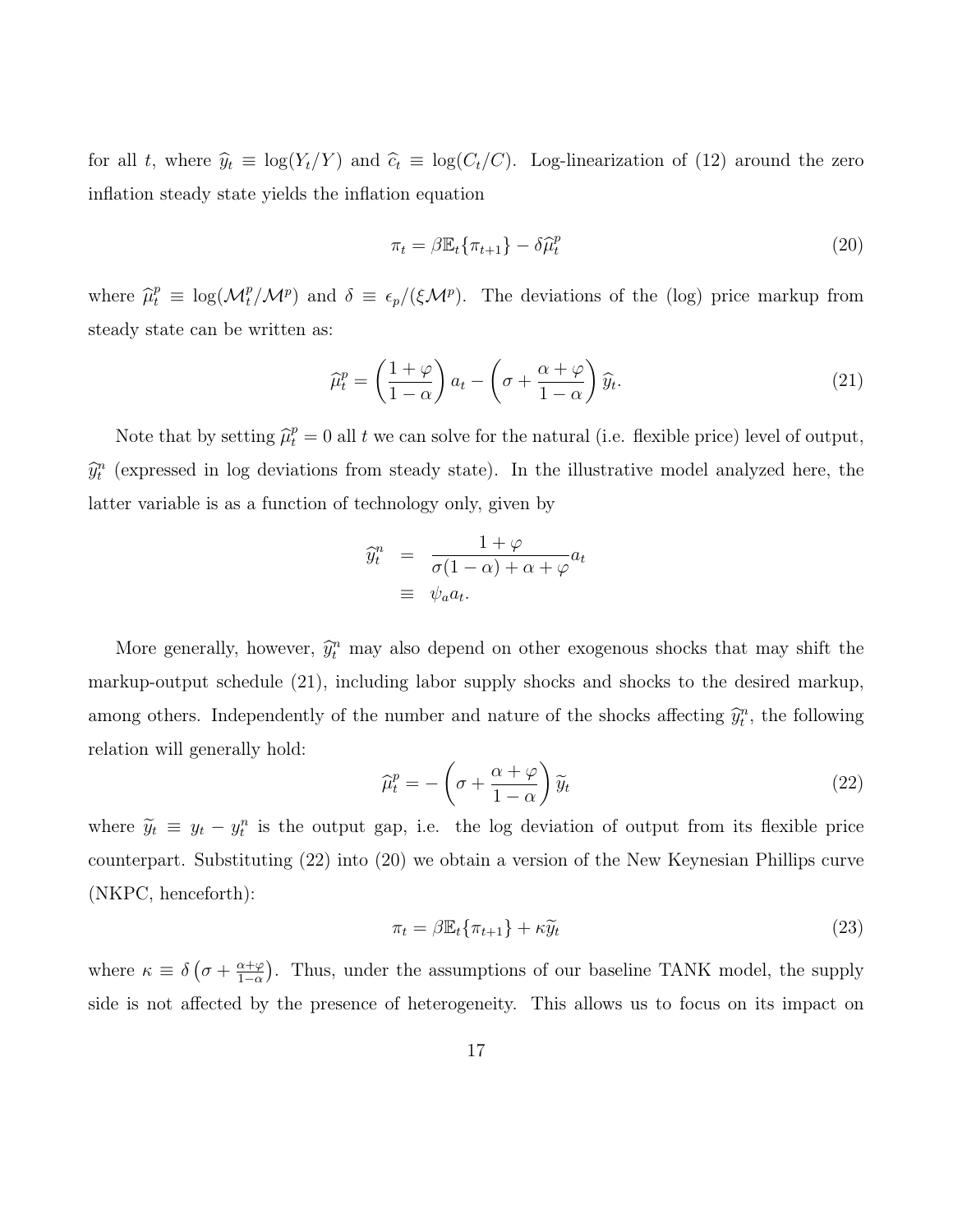aggregate demand (which coincides with aggregate consumption in our simple model) in the spirit of Werning (2015).

Note that log-linearization of (18) yields, after letting  $\widehat{h}_t \equiv \log(H_t/H)$ :

$$
\widehat{h}_t = \frac{\lambda}{(1-\lambda)H} \left[ \frac{(1-\alpha)(1-\tau_d)}{\mathcal{M}^p} \widehat{\mu}_t^p + \left(1 - \frac{1-\alpha}{\mathcal{M}^p}\right) (\tau_0 - \tau_d) \widehat{y}_t \right]
$$
\n
$$
= \chi_y \widetilde{y}_t + \chi_n \widetilde{y}_t^n \tag{24}
$$

where

$$
\chi_y \equiv \frac{\lambda}{(1-\lambda)H} \left[ (\tau_0 - \tau_d) \left( 1 - \frac{1-\alpha}{\mathcal{M}^p} \right) - \frac{(1-\tau_d)(1-\alpha)}{\mathcal{M}^p} \left( \sigma + \frac{\alpha+\varphi}{1-\alpha} \right) \right]
$$

$$
\chi_n \equiv \frac{\lambda(\tau_0 - \tau_d)}{(1-\lambda)H} \left( 1 - \frac{1-\alpha}{\mathcal{M}^p} \right).
$$

Log-linearizing the Euler equation for aggregate consumption (17), and imposing goods market clearing we obtain:

$$
\widetilde{y}_t = \mathbb{E}_t \{ \widetilde{y}_{t+1} \} - \frac{1}{\sigma} (\widehat{i}_t - E_t \{ \pi_{t+1} \}) + \mathbb{E}_t \{ \Delta \widehat{h}_{t+1} \} + \frac{1}{\sigma} (1 - \rho_z) z_t + \mathbb{E}_t \{ \Delta \widehat{y}_{t+1}^n \}
$$

which can be combined with  $(24)$  to yield the Dynamic IS equation (DIS):

$$
\widetilde{y}_t = \mathbb{E}_t \{ \widetilde{y}_{t+1} \} - \frac{1}{\sigma (1 + \chi_y)} (\widehat{i}_t - E_t \{ \pi_{t+1} \} - \widehat{r}_t^n)
$$
\n(25)

where  $\widehat{r}_t^n \equiv (1 - \rho_z)z_t + \sigma (1 + \chi_n) \mathbb{E}_t {\{\Delta \widehat{y}_{t+1}^n\}}.$ 

Thus we see that the equilibrium conditions describing the non-policy block of the baseline TANK model can be reduced to two equations –the NKPC and the DIS– in terms of the output gap and inflation, that are isomorphic to those describing the equilibrium of the standard RANK model. Under our assumptions the NKPC is identical to that in the RANK model. The DIS, on the other hand, is affected by heterogeneity in two ways. First, the sensitivity of the output gap to interest rate changes is now given by  $1/[\sigma(1+\chi_y)]$ , which is smaller or larger than its counterpart in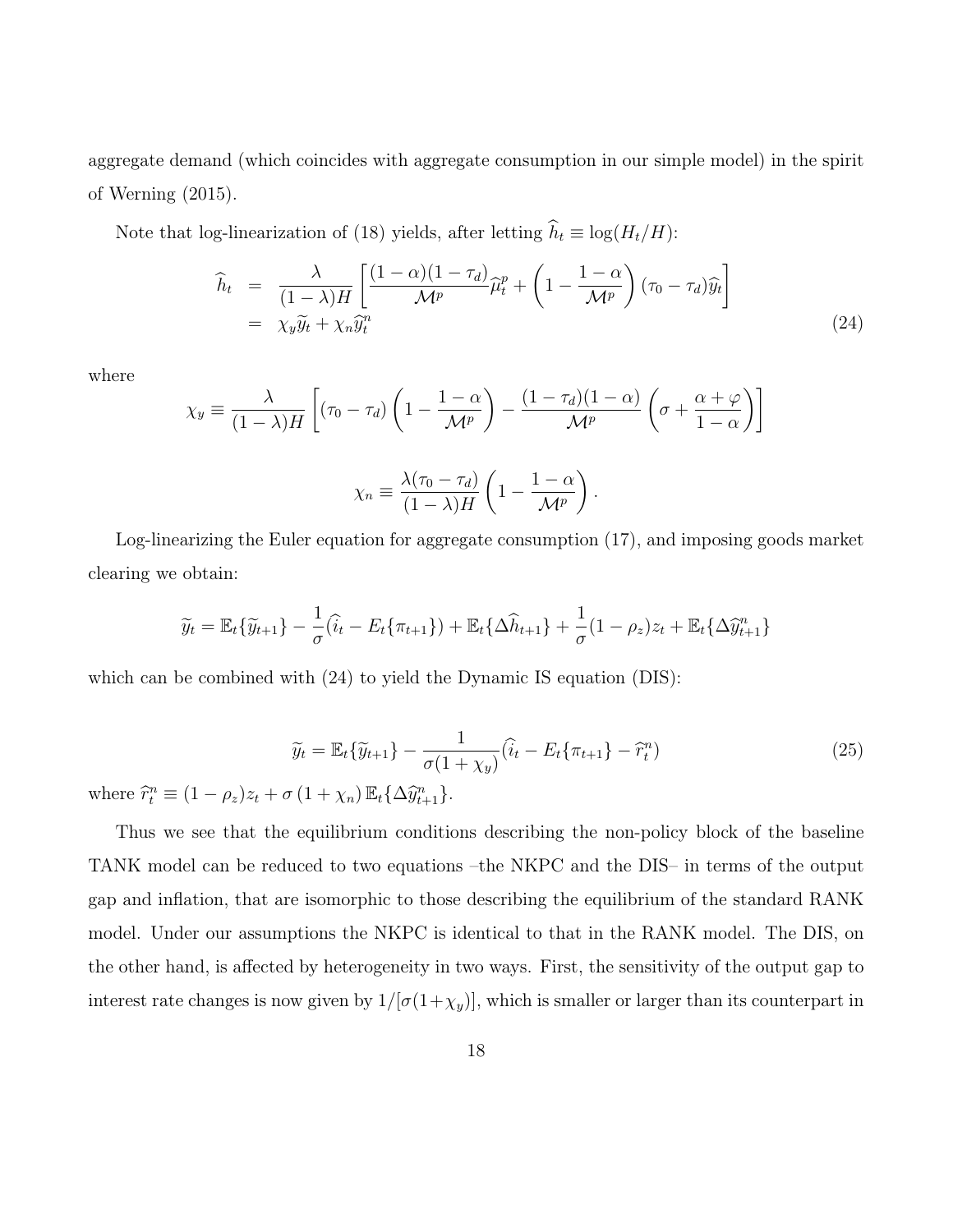the RANK model  $(1/\sigma)$  depending on the sign of  $\chi_y$ , the elasticity of h with respect to the output gap. Secondly, the impact of expected natural output growth on the natural rate of interest is potentially amplified by the presence of the term  $\chi_n$ , the elasticity of h with respect to natural output.

Note that coefficients  $\chi_y$  and  $\chi_n$  are functions of the three "structural" parameters determining heterogeneity in the model, namely,  $\lambda$ ,  $\tau_0$ , and  $\tau_d$ . Trivially,  $\chi_y = \chi_n = 0$  if  $\lambda = 0$ . Conditional on  $\lambda > 0$ , two extreme cases are worth mentioning. Trivially, in the case of full redistribution ( $\tau_0 =$  $\tau_d = 1$ ) we also have  $\chi_y = \chi_n = 0$ , and, hence, equivalence to the RANK model, independently of  $\lambda$ . At the other extreme, in the "laissez-faire" case ( $\tau_0 = \tau_d = 0$ ), we have  $\chi_n = 0$  and  $\chi_y < 0$ , i.e. the natural rate is not affected by the presence of heterogeneity, but output is more sensitive to changes in interest rates, with that sensitivity increasing in the share of Keynesian households. More generally, in an intermediate (and more realistic) case of less than full redistribution (0 <  $\tau_d \leq \tau_0 < 1$ , the natural rate is more sentitive to changes in natural output growth  $(\chi_n > 0)$ , while the impact of heterogeneity on the interest rate sensitivity of output is ambiguous ( $\chi_y \geq 0$ ), with  $\chi_y > 0$  if and only if

$$
\frac{\tau_0 - \tau_d}{1 - \tau_d} > \frac{\sigma(1 - \alpha) + \varphi + \alpha}{\mathcal{M}^p - 1 + \alpha}
$$

.

Intuitively, when Keynesian agents are high enough constant transfers (i.e.  $\tau_0$  is high), their income is in not much affect by changes in interest rates. As a result, aggregate output would be less sensitive to interest rates than in a representative agent economy (i.e. where all agents are Ricardian). Viceversa, when constant transfers are low, income of Keynesian agents fluctuates more, and thus the response of aggregate output is amplified. Thus, fiscal policy plays an important role in determining the effects of interest rate changes. On the other hand, note that  $\chi_y$  and  $\chi_n$ do not depend on the presence of nominal rigidities, or on the conduct of monetary policy.

The parameters  $\chi_y$  and  $\chi_n$  could alternatively be interpreted as reduced-form coefficients de-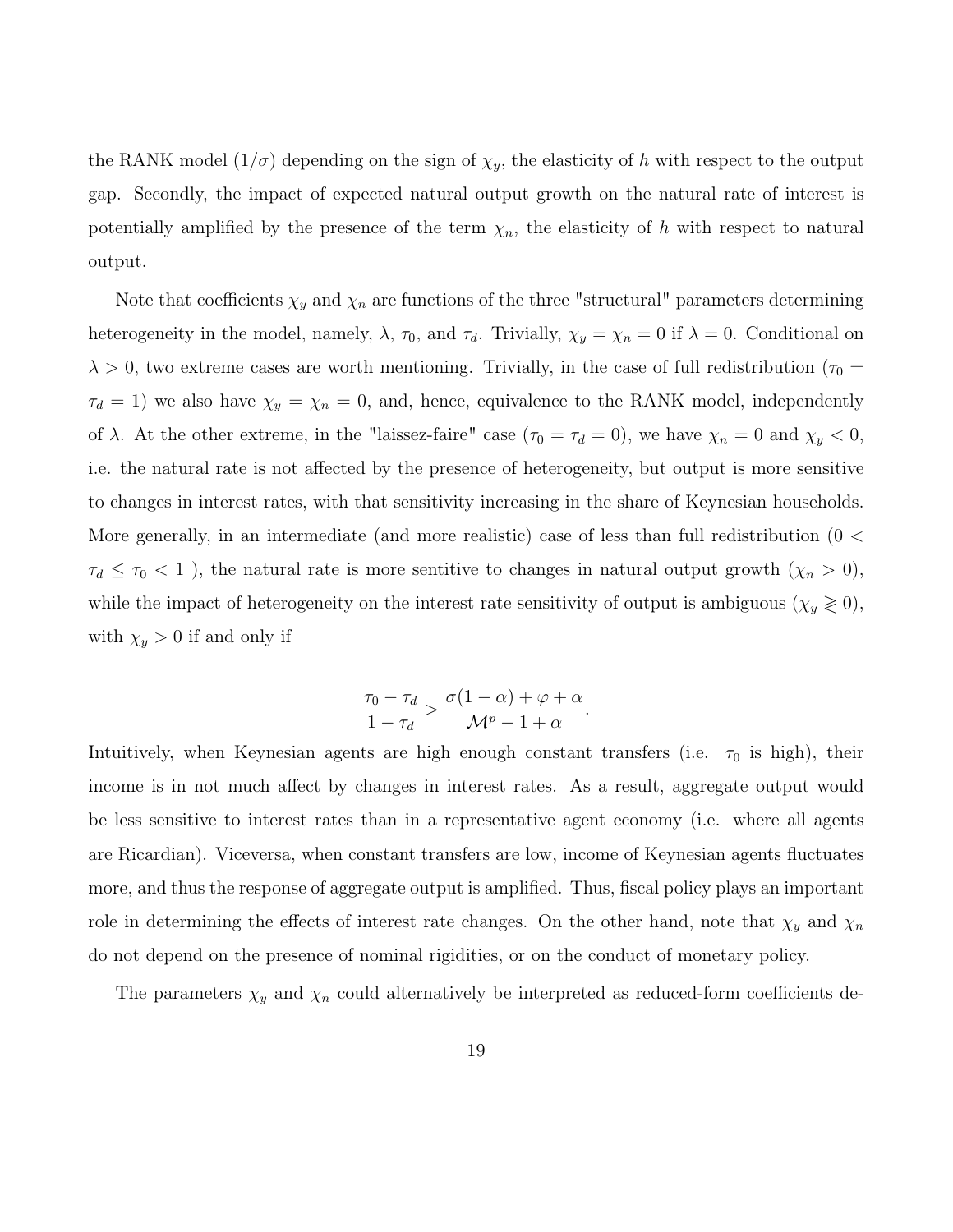scribing the cyclical behavior of the h-index, as implied by eq.  $(24)$ . Under such interpretation, the two parameters could be calibrated to match the observed cyclicality of heterogeneity between constrained and unconstrained households, without the need of explicitly modeling the actual sources of consumption heterogeneity —e.g. labor income, employment status, wealth distribution, portofolio choices, etc. The resulting values could then be used to assess the effects of heterogeneity on the sensitivity of the output gap to interest rate changes.

In addition to the two equations describing the non-policy block of the TANK economy, (23) and (25), an additional equation describing how monetary policy is conducted is needed in order to close the model. Following convention, in the analysis below we assume a Taylor-type rule of the form:

$$
\widehat{i}_t = \phi_\pi \pi_t + \phi_y \widehat{y}_t + \nu_t
$$

where  $\phi_{\pi} \geq 0$ ,  $\phi_{y} \geq 0$ , and where  $\nu_{t}$  is an exogenous monetary policy shock, following an  $AR(1)$ process with autoregressive coefficient  $\rho_{\nu} \in [0, 1]$ .

### 3.4.3 Equilibrium Dynamics: A Quantitative Illustration

To provide a quantitative illustration of the role of heterogeneity for the effects of monetary policy shocks, we consider a calibration of the model where the share of Keynesian agents is set to 0.21, in the middle of range of values typically used in the HANK literature.<sup>6</sup> The remaining parameters are set to standard values.<sup>7</sup>

Figure 1 shows that in a TANK model with no transfers (solid line with "o" markers) the response of output to a monetary policy shock is amplified with respect to a RANK model, i.e. a

<sup>&</sup>lt;sup>6</sup>For instance, the fraction of constrained agents equals  $13\%$  in McKay et. al. (2016), while Kaplan et. al. (2014) report that about one third of the U.S. households are hand-to-mouth, of which about one third is poor and two thirds are wealthy.

<sup>&</sup>lt;sup>7</sup>Furthermore, we set the discount factor  $\beta = 0.9925$ , the coefficient of risk aversion  $\sigma = 1$  (log-utility), the (inverse) Frisch elasticity of substitution  $\phi = 1$ , the labor income share  $1 - \alpha = 3/4$ , the elasticity of substitution among good varieties  $\epsilon = 9$  and the adjstument cost parameter  $\xi = 372.8$  (implying the same slope of the Phillips curve as a model with sticky prices a la Calvo with an average price duration of 1-year).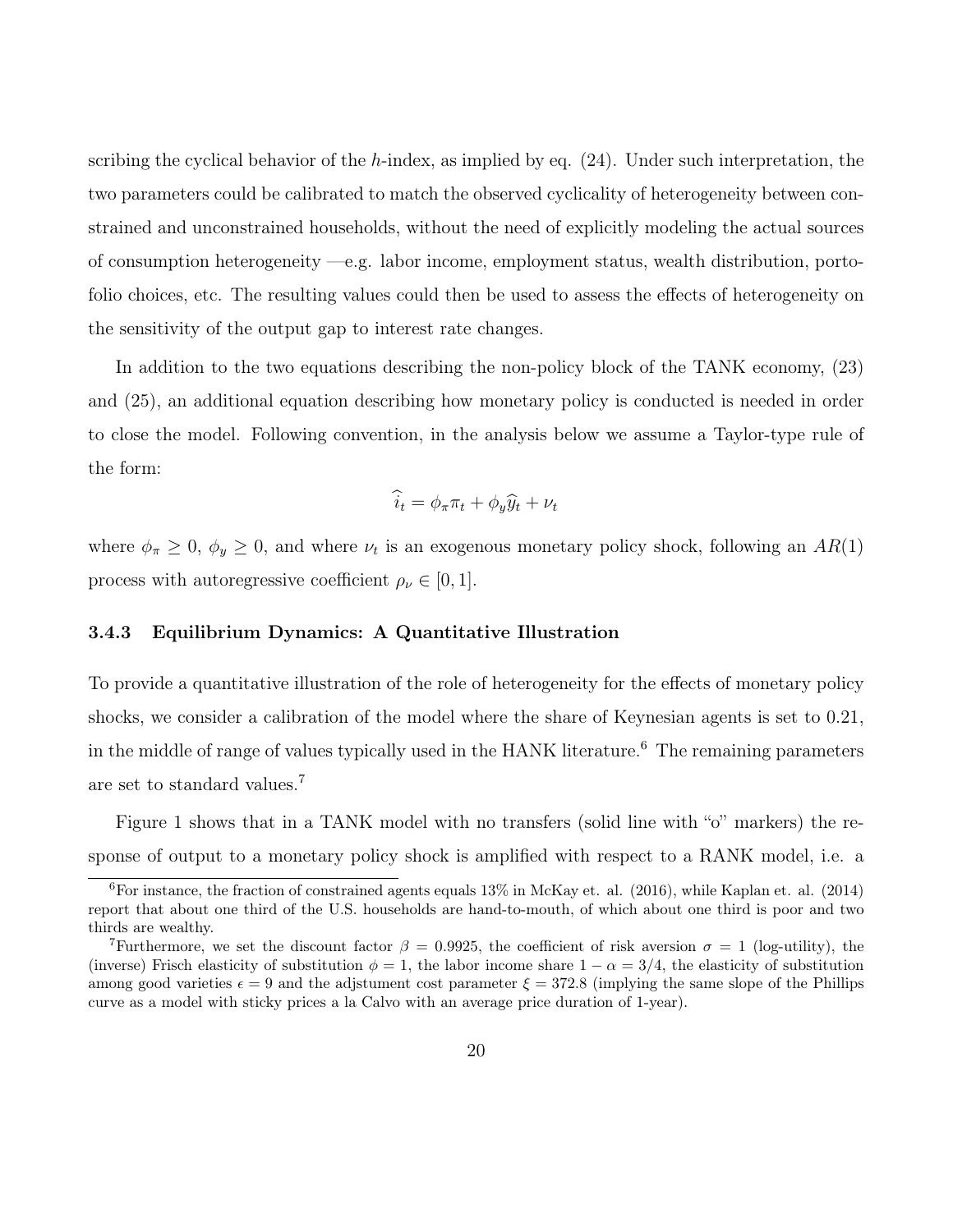

Figure 1: The Effects of Monetary Policy Shock in the TANK model under Alternative Transfer Policies

case where there is full redistribution (dashed line). In the absence of transfers, firms' profits constitute the only source of earnings heterogeneity. Since profits move countercyclically in response to demand shocks (a standard feature of New-Keynesian models), the income share of Ricardian agents –the firms' owners– is countercyclical, and thus the  $h$ –index is also countercyclical (i.e.  $\chi_y$  < 0). As a result, consumption of Keynesian agents responds more than consumption of Ricardian agents, and the aggregate effects are thus amplified with respect to an economy where all agents are Ricardian (as in RANK). A similar amplification effect also arises under in a case with constant transfers set to eliminate steady state inequality (solid lines).

Figure 2 analyzes the response to a monetary policy shocks when varying the fraction Keynesian agents  $\lambda$  from 0.1 to 0.3, while keeping the remaining parameters unchanged, and assuming a fiscal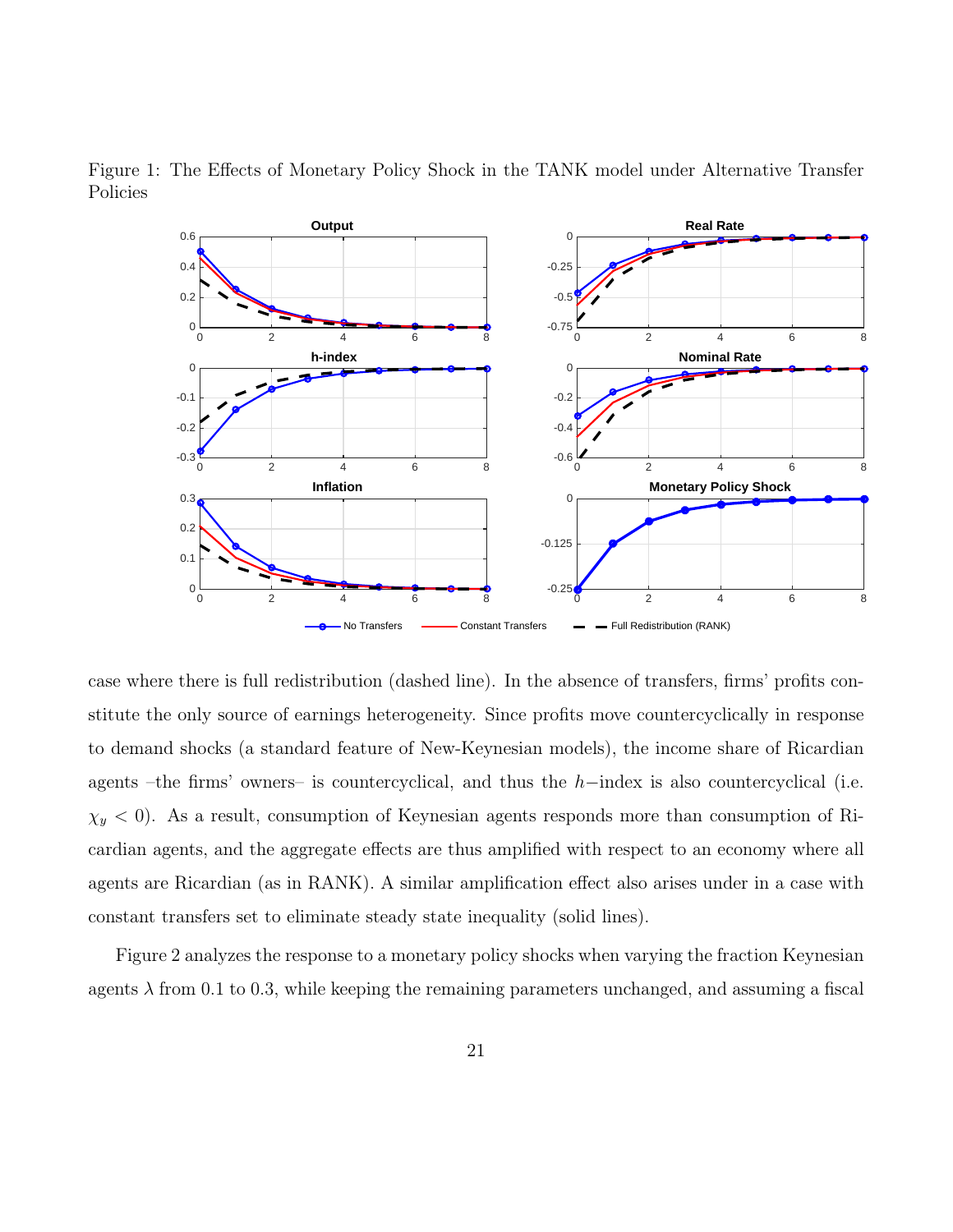

Figure 2: The Effects of a Monetary Policy Shock in the TANK model under Alternative Size of Keynesian Agents

policy with constant transfers. As expected, the figure shows that the larger is the fraction of Keynesian agents, the larger is the response of output to a monetary policy shock.

# 4 HANK vs TANK: A Quantitative Comparison

The simple TANK model introduced in the previous section can at most account for the heterogeneity between constrained and unconstrained agents, but it ignores some key features of more realistic HANK models, such as the presence of idiosyncratic risk and the associated dynamics of the wealth distribution. Clearly, those features could potentially alter the aggregate implications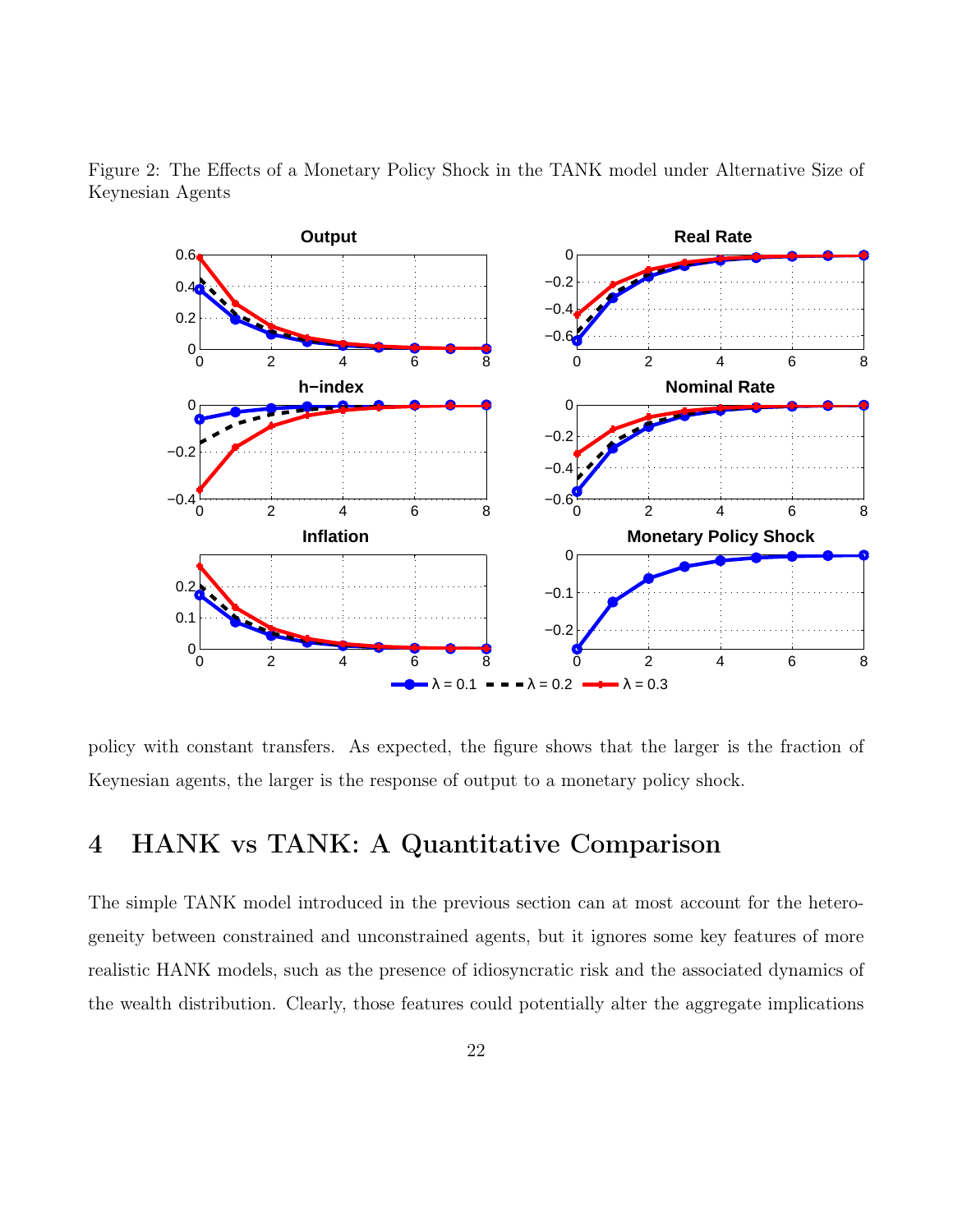of monetary policy shocks, or of aggregate shocks in general. In this section, we thus compare the predictions of our simple TANK model with those of a canonical HANK model, restricting our attention to the responses of aggregate variables to aggregate shocks.

The HANK model considered is a standard Bewley-Aiyagari-Huggett economy, populated by a continuum of ex-ante identical agents  $s \in [0,1]$  with preferences given by eq. (6), and receiving in each period a labor income  $\exp(e_t^s)W_tN_t$ , where  $e_t^s$  denotes an idiosyncratic shock. Following McKay et. al. (2016) and Auclert (2016), it is assumed that the idiosyncratic income shocks follows an exogenous AR(1) process, with the persistence parameter  $\rho_{\epsilon} = 0.966$  and standard deviation  $\sigma_{\epsilon} = 0.017$ . Agents cannot perfectly insure against idiosyncratic risk, since the only asset available to the agents is a riskless one-period nominal bond which is zero net supply, and each agent faces a (exogenous) borrowing limit  $\underline{a} = \psi \overline{Y}$ . In our baseline calibration we set  $\psi = 100\%$ , which implies that 21% of the agents are borrowing constrained in steady state. We also consider alternative calibrations with tighter ( $\psi = 50\%$ ) and looser ( $\psi = 200\%$ ) borrowing limits, implying a fraction of constrained agents of 36% and 11%, respectively.

The supply side is identical to the one described for the TANK model in Section 3. We instead consider several alternative transfer policies. In our baseline calibration, as for the TANK model, it is assumed that transfers to constrained agents are given by eq.  $(13)$ .<sup>8</sup> As an alternative, we consider a more general transfer policy to take into account alternative degree of progressivity or cyclicality of transfers. In particular, and following Auclert (2016), we consider a formulation for transfers given by

$$
\frac{T_t^s}{Y_t} = \frac{D}{Y} + \left(\frac{D_t}{Y_t} - \frac{D}{Y}\right) \left[\gamma + (1 - \gamma) \exp(e^s)\right]
$$

and where the parameter  $\gamma$  measures the degree of progressivity of fiscal policy —i.e. a positive

<sup>8</sup>The implicit assumption is that the government takes all profits and redistribute them across households according to the specified transfer rule. Since the distribution of firms' profits is fully determined by the transfer policies, one could abstract from the households' portfolio choice between debt and equity. An alternative (and equally tractable) formulation is to assume that agents invest in a mutual funds choosing the asset allocation between households' credit and firms' equity –see e.g. Gornemann et. al. (2016).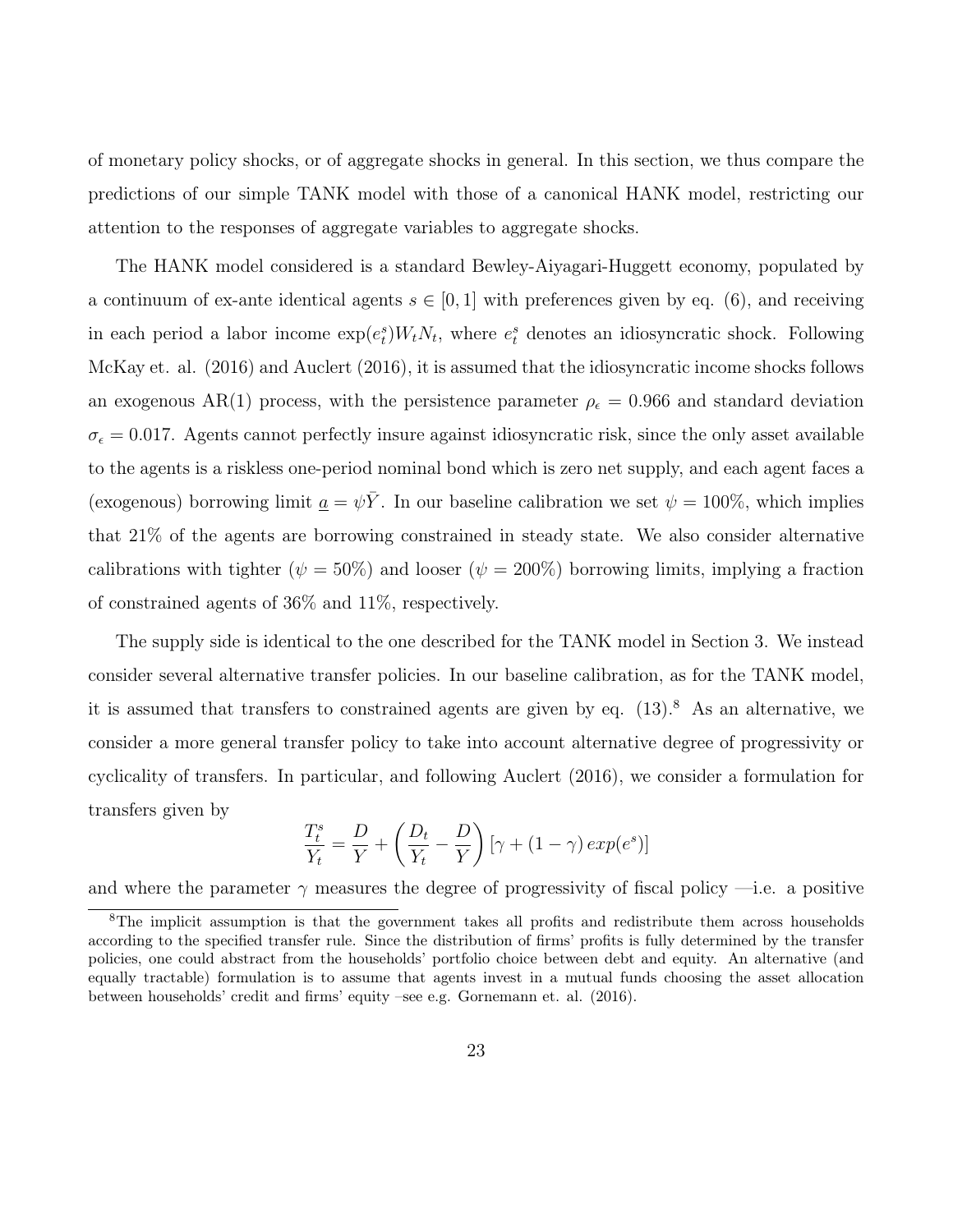|                        | <b>Transfer Regime</b> |             |         | Borrowing Limit |         |
|------------------------|------------------------|-------------|---------|-----------------|---------|
| $\tau_0, \tau_d, \psi$ | (1,0,1)                | (1, 0.5, 1) | (1,1,1) | (1,0,0.5)       | (1,0,2) |
| <b>RANK</b>            | 1.00                   | 1.00        | 1.00    | 1.00            | 1.00    |
| <b>TANK</b>            | 1.64                   | 1.24        | 1.00    | 5.74            | 1.23    |
| <b>HANK</b>            | 1.70                   | 1.23        | 0.97    | 5.30            | 1.46    |
| Implied $\lambda$      | 0.21                   | 0.21        | 0.21    | 0.36            | በ 11    |

Table 1: The Real Interest Rate Elasticity of Output (Baseline Transfer Policy)

(negative)  $\gamma$  implies that the fiscal system is progressive (regressive). For instance, when  $\gamma = 1$ all agents receive the same transfers in every period, regardless of the their labor income. Instead, when  $\gamma = 0$  the transfers are proportional to the idiosyncratic shock. Finally, when  $\gamma$  is negative agents with high labor income receive a disproportionately larger share of profits. Clearly, this type of fiscal policy cannot be mapped directly into a TANK model with no idiosyncratic shocks. For this reason, and in order to compare the predictions with a TANK model, we first solve and simulate the HANK model, and then use the resulting series to estimate the parameters  $\tau_0$  and  $\tau_d$ in (13) for the TANK model.

As in previous studies in the HANK literature, we first calculate the real interest rate elasticity of output  $\partial y/\partial r$  on impact in response to a monetary policy shock.

Table I reports the results under the baseline transfer policy, under alternative values for the parameters describing fiscal transfers (columns 1-3) and the borrowing limit (columns 4 and 5), and where the response in the RANK model is normalized to one. For instance, in an economy with constant transfers ( $\tau_0 = 1$  and  $\tau_d = 0$ , column 1) the response of output to a change in the real interest rate in HANK is about 70% larger than in a RANK economy. In other words, in this economy heteroegeneity has important implications for the dynamics of aggregate variables. Notably, the differences between HANK and RANK are well captured by the simple TANK model, where the output response is  $64\%$  larger than in RANK.<sup>9</sup> Similarly, the TANK model provides a

<sup>9</sup>This suggests that the large "indirect" (income) effects of monetary policy found by Kaplan et. al. (2016) in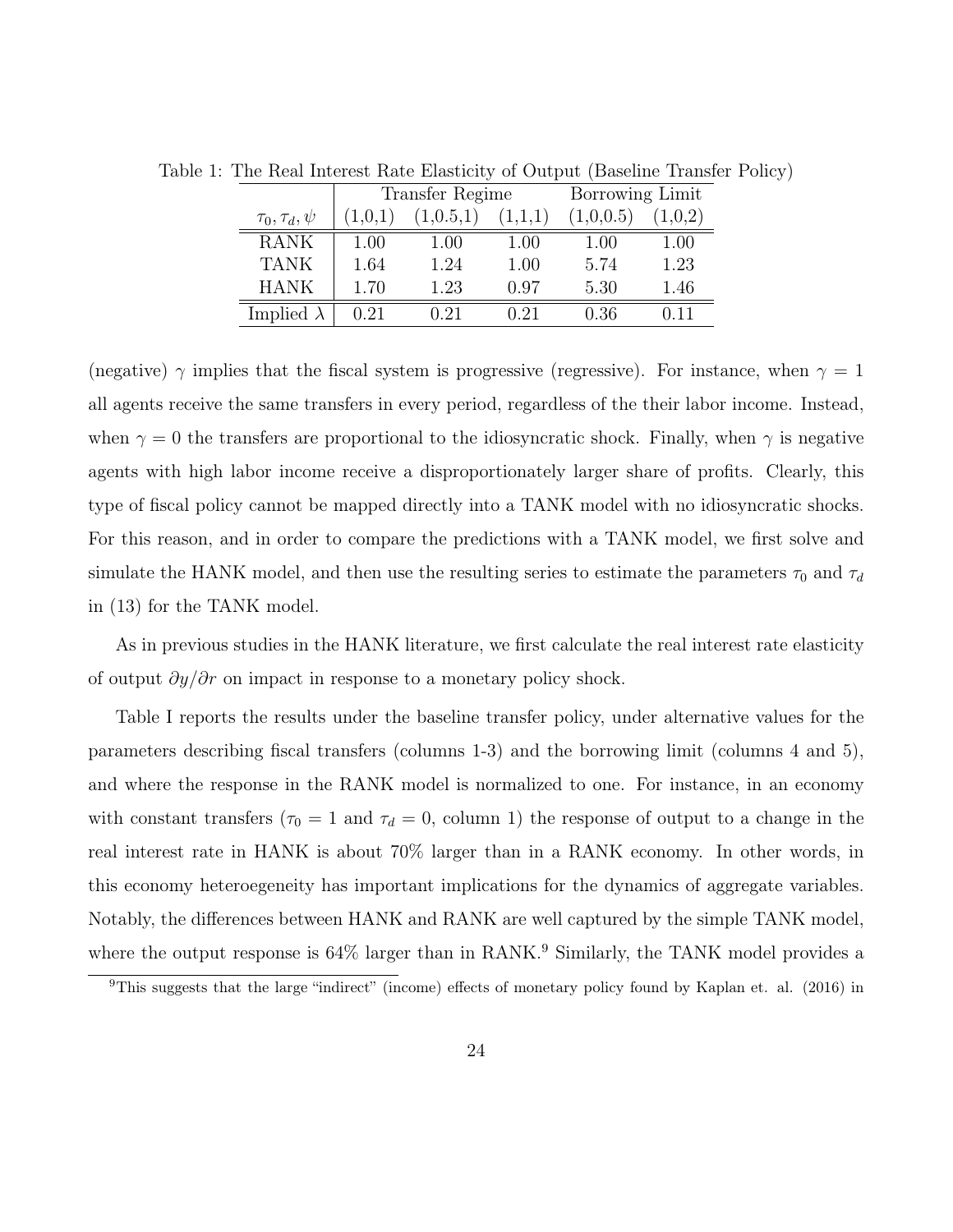|             | Degree of Progressivity |            |            |  |  |
|-------------|-------------------------|------------|------------|--|--|
|             |                         | $\gamma=0$ | $\gamma=1$ |  |  |
| <b>RANK</b> | 1.00                    | 1.00       | 1.00       |  |  |
| <b>TANK</b> | 1.44                    | 1.17       | 1.00       |  |  |
| <b>HANK</b> | 1.50                    | 1.18       | 0.97       |  |  |
| $\tau_0$    | 0.43                    | 0.72       |            |  |  |
| $\tau_d$    | 0.35                    | 0.67       |            |  |  |
| $R^2$       | 0.75                    | 0.98       |            |  |  |

Table 2: The Real Interest Rate Elasticity of Output (Alternative Fiscal Policy)

good approximation to the richer HANK model also under alternative parametrization for fiscal transfers (columns 2 and 3), or under alternative values for the borrowing limit parameters (last two columns). Finally, as shown in Table 2, the same results also hold under an alternative transfer policy, for different value of tax progressivity (and cyclicality of income risk) as implied by the parameter  $\gamma$  in the HANK model, and approximated by the resulting estimates of  $\tau_0$  and  $\tau_d$  in the TANK model.

A more complete description of the model dynamics is provided in Figures 3-5 containing, respectively, the impulse responses to monetary policy, preference and technology shocks, under our baseline calibration. As it can be seen in Figure 3, the response of output to monetary policy shocks is remarkably similar in TANK and HANK models, and different from the RANK model. The main reason for the similarity between TANK and HANK can be understood looking at the evolution of the  $h$ -index and  $v$ -index (second row). The TANK model approximates well the heterogeneity *between* constrained and unconstrained agents (*h*-index). Instead, the heterogeneity within unconstrained agents (v-index), which is constant by construction in a TANK model, remains nearly constant in the HANK model. Similar considerations also holds in response to preference shocks (Figure 4) and technology shocks (Figure 5), even though in the latter case the

an HANK model, are also captured by our simple TANK economy. Indeed the differences between TANK and RANK are entirely due to the presence of hand-to-mouth agents, who are not affected by the "direct" intertemporal substitution effect of monetary policy. See Bilbiie (2017) for a more thorough discussion on this issue.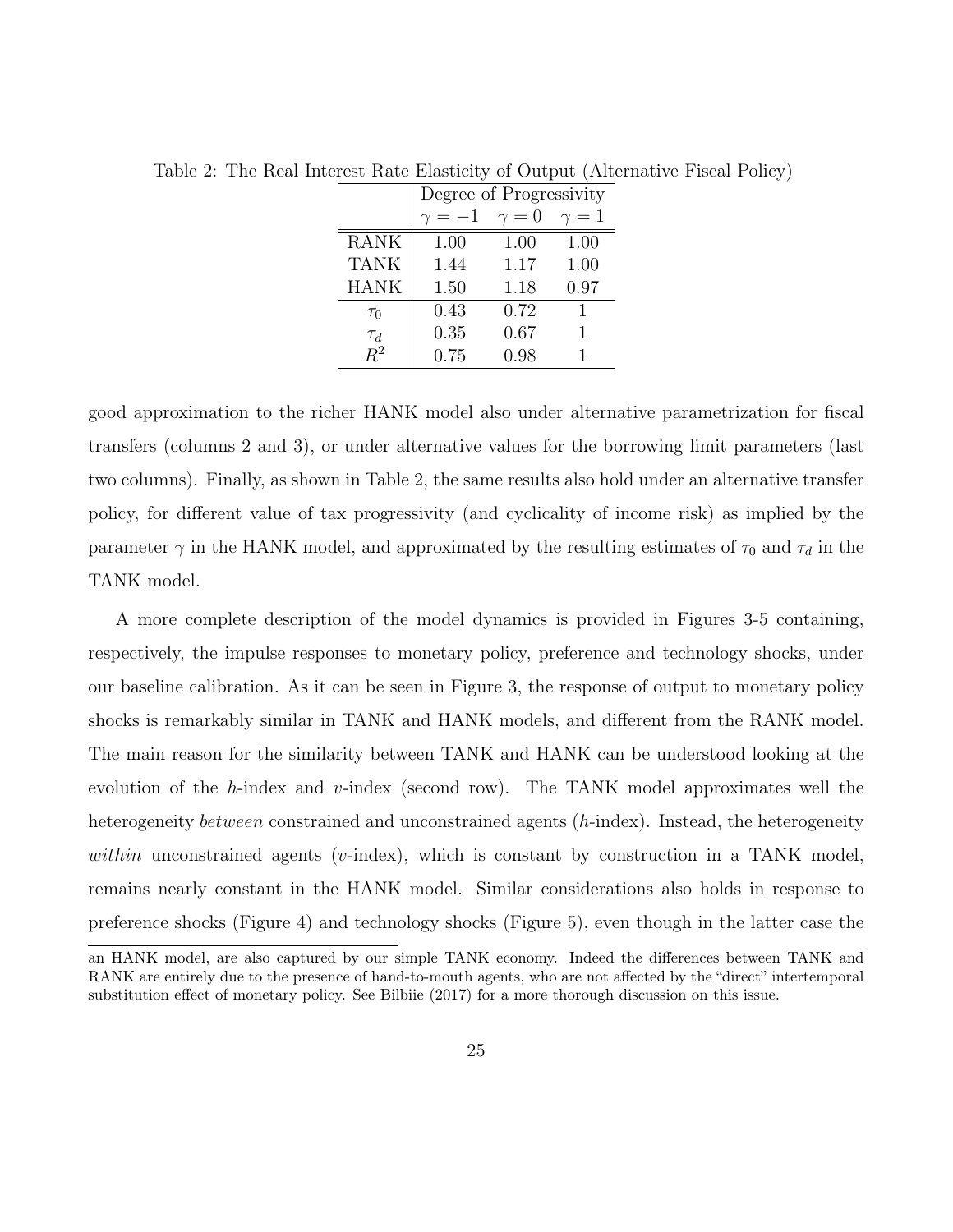differences between HANK and TANK are slightly larger.

In summary, our quantitative exercise shows that a simple TANK model may provide a good approximation of a prototypical HANK model, even when the latter generates predictions that are sizeably different from its RANK counterpart. Needless to say, TANK models might not constitute a good approximation for richer HANK models, or more importantly the actual data. This is likely to be the case for economies where aggregate shocks have large effects on consumption heterogeneity, and in particular on the heterogeneity *within* unconstrained households. That could be the case in economies with endogenous unemployment risk (e.g. Ravn and Sterk (2017)), or where financial market participants have heterogeneous portfolios of assets (as in Kaplan et. al. (2016), Bayer et. al. (2015) and Lütticke (2017)). Yet, assessing the quantitative significance of fluctuations in consumption heterogeneity, both between and within different groups of agents, remains a largely open question both from a theoretical and an empirical viewpoint.

# 5 Optimal Monetary Policy in a TANK model

Most of the existing literature on HANK models has focused on studying the aggregate effects of monetary policy in the presence of households' heterogeneity. However, and partly because of the computational difficulties associated with HANK models, an open question is whether the presence of households heterogeneity changes the prescriptions for the design of monetary policy resulting from standard RANK models. For instance, it is subject to debate whether central banks should be concerned or not with measures of heterogeneity. In what follows we analyze the implications heterogeneity for the design of optimal monetary policy within a TANK model, which given the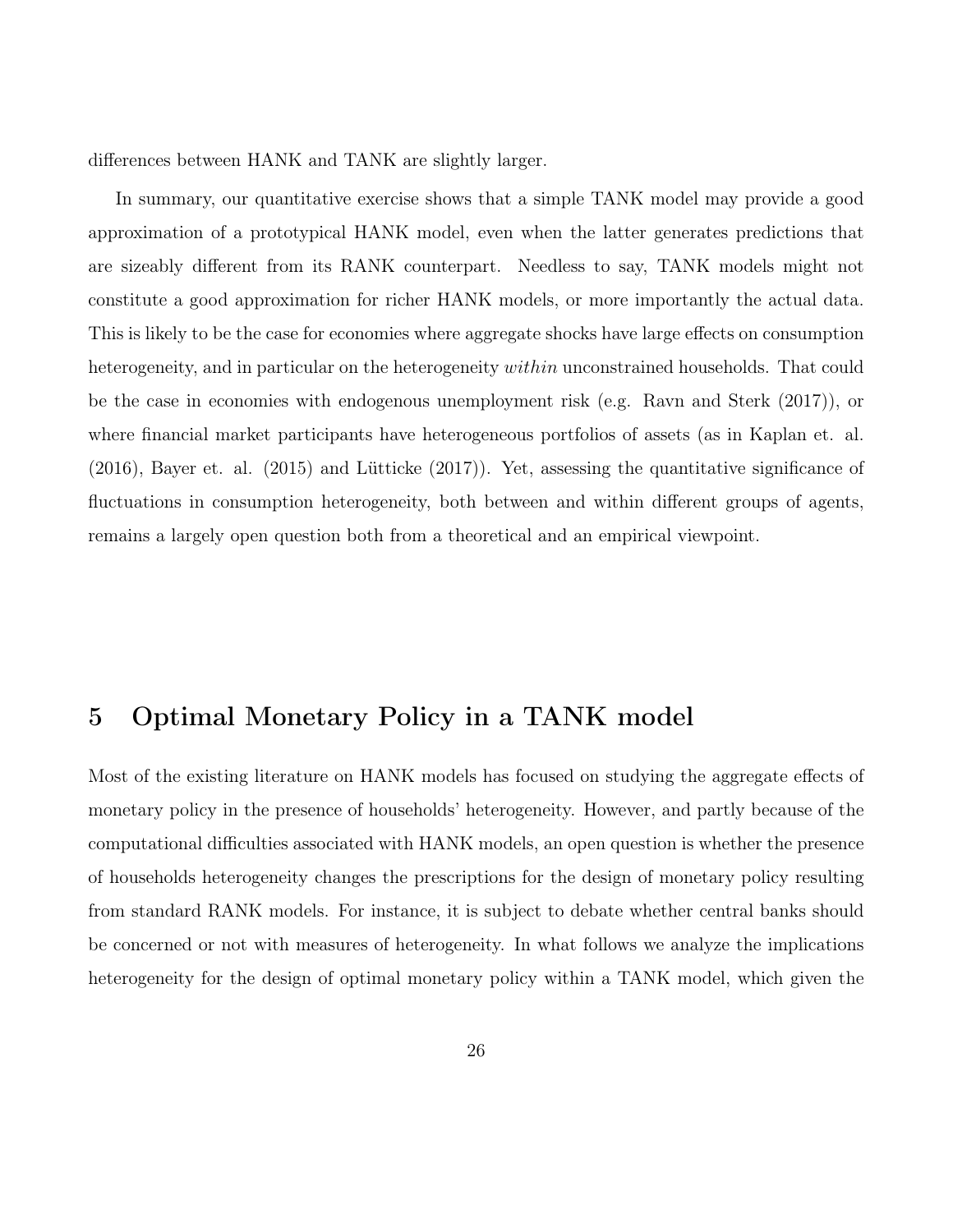

Figure 3: The Effects of a Monetary Policy Shock: HANK vs TANK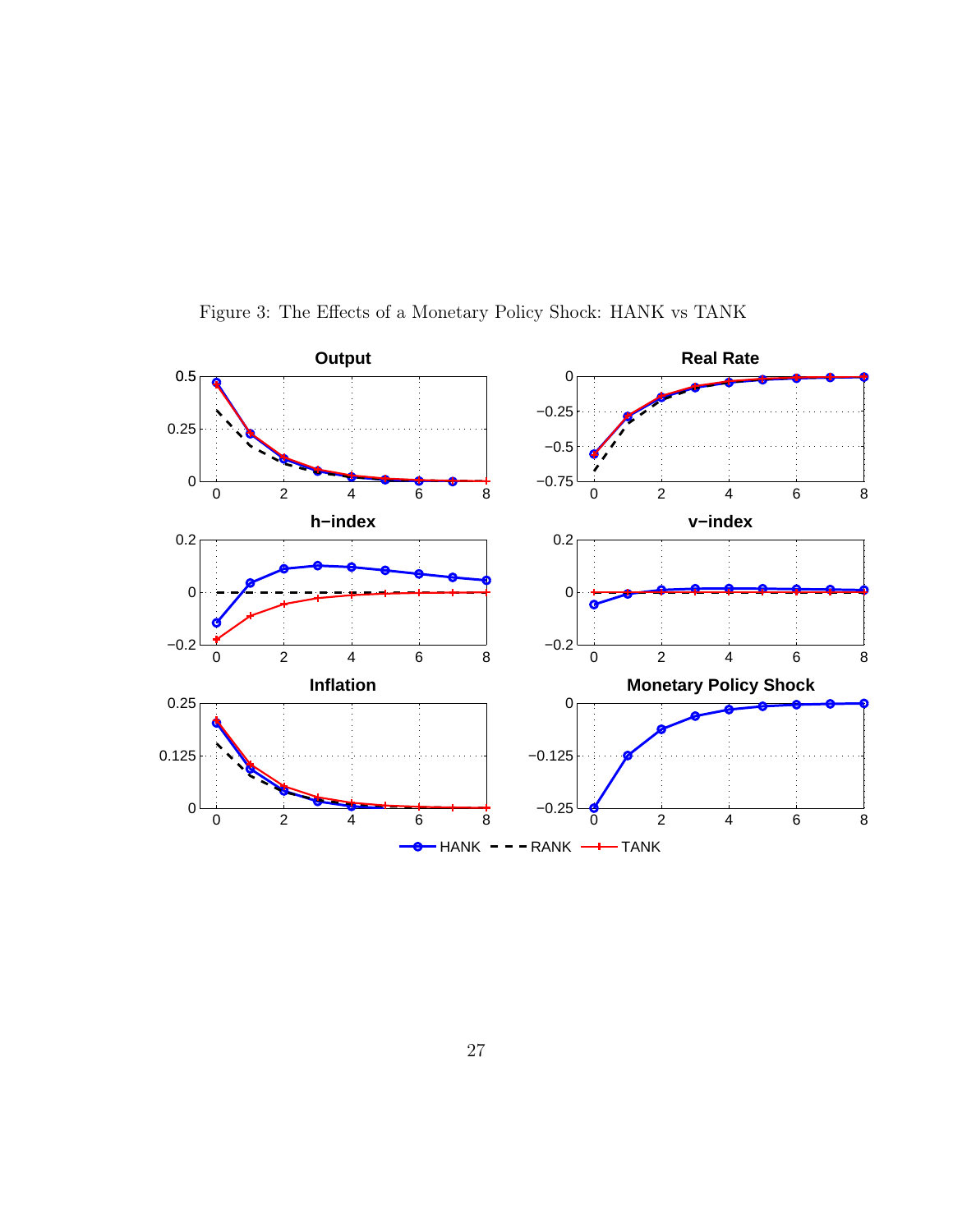

Figure 4: The Effects of a Preference Shock: HANK vs TANK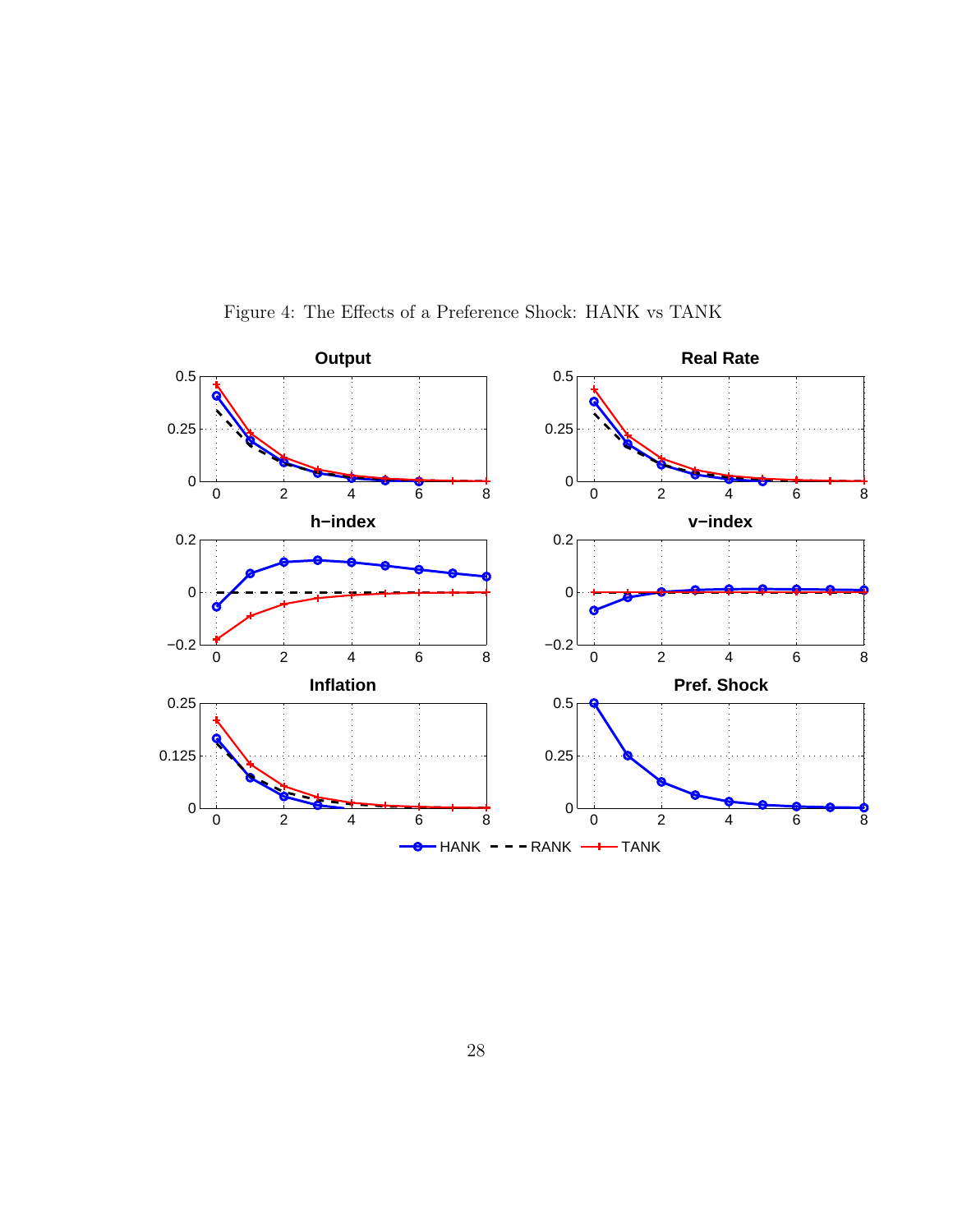

Figure 5: The Effects of a Technology Shock: HANK vs TANK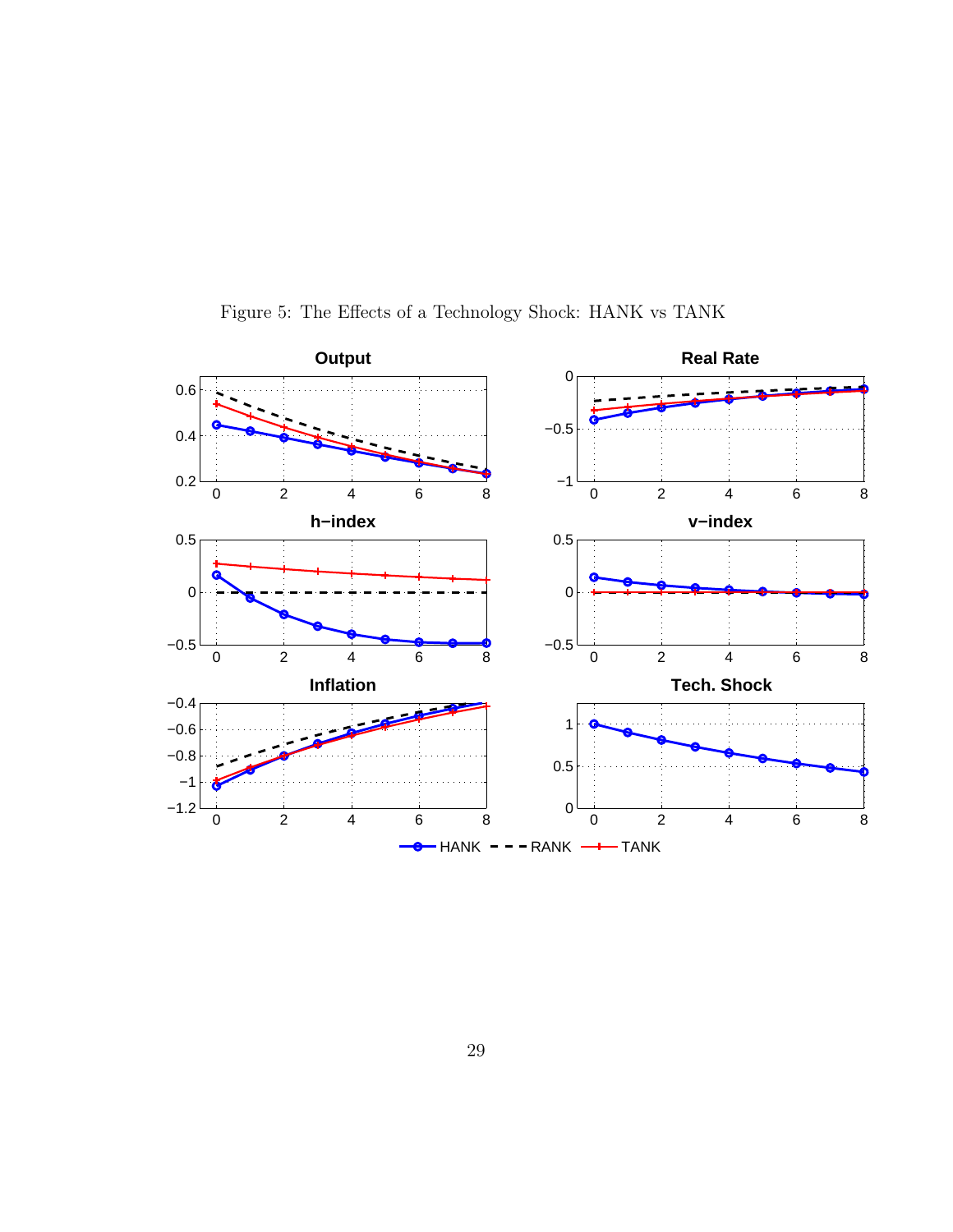results of the previous section, could be viewed as a parsimonious representation of a richer HANK model.

In particular, we consider a utilitarian central bank, namely one assigning equal weight to the utility of all the agents. It can be shown that a second-order approximation to the central bank's welfare criterion around an efficient steady state (with no inequality) gives the central bank's loss function

$$
\mathcal{L}_t \simeq \frac{1}{2} \mathbb{E}_0 \sum_{t=0}^{\infty} \beta^t \left\{ \pi_t^2 + \alpha_y \tilde{y}_t^2 + \alpha_h \hat{h}_t^2 \right\} + t.i.p. \tag{26}
$$

where  $\alpha_y = (\sigma + \frac{\phi + \alpha}{1 - \alpha})$  $\frac{\phi+\alpha}{1-\alpha}$ )  $\frac{1}{\xi}$  $rac{1}{\xi}$  and  $\alpha_h \equiv \frac{\sigma}{\xi}$  $\frac{\sigma}{\xi}$   $\left(\frac{1-\lambda}{\lambda}\right)$  $\frac{-\lambda}{\lambda}$  and t.i.p. indicates all the terms independent of policy. The only difference with respect to the loss function of a standard RANK model is the presence of the term  $\alpha_h \hat{h}_t^2$ . That term indicates that fluctuations in consumption heterogeneity generate welfare losses for the central bank. Intuitively, a benevolent central bank would like to spread to costs of fluctuations equally across all the agents, which implies no fluctuations in consumption heterogeneity.

The optimal monetary policy is then the solution to the following problem

$$
\min \frac{1}{2} \mathbb{E}_0 \sum_{t=0}^{\infty} \beta^t \left\{ \pi_t^2 + \alpha_y \tilde{y}_t^2 + \alpha_h \hat{h}_t^2 \right\} \tag{27}
$$

$$
\text{s.t.} \quad \pi_t = \beta \mathbb{E}_t \{ \pi_{t+1} \} + \kappa \widetilde{y}_t \tag{28}
$$

$$
\hat{h}_t = \chi_y \widetilde{y}_t + \chi_n \widetilde{y}_t^n. \tag{29}
$$

Notably, eq. (29) signals the presence of a policy trade-off related to heterogeneity. In the absence of heterogeneity, the optimal policy with a representative agent would be to stabilize both inflation and the output-gap (i.e.  $\pi_t = \tilde{y}_t = 0$ ). In our TANK model, the central bank would also like to stabilize heterogeneity. However, this might not be possible. This is because as long as  $\chi_n \neq 0$ , fluctuations in the natural level of output leads to fluctuations in the heterogeneity index  $\hat{h}_t$ . As a result, a central bank that wishes to stabilize output at its natural level would have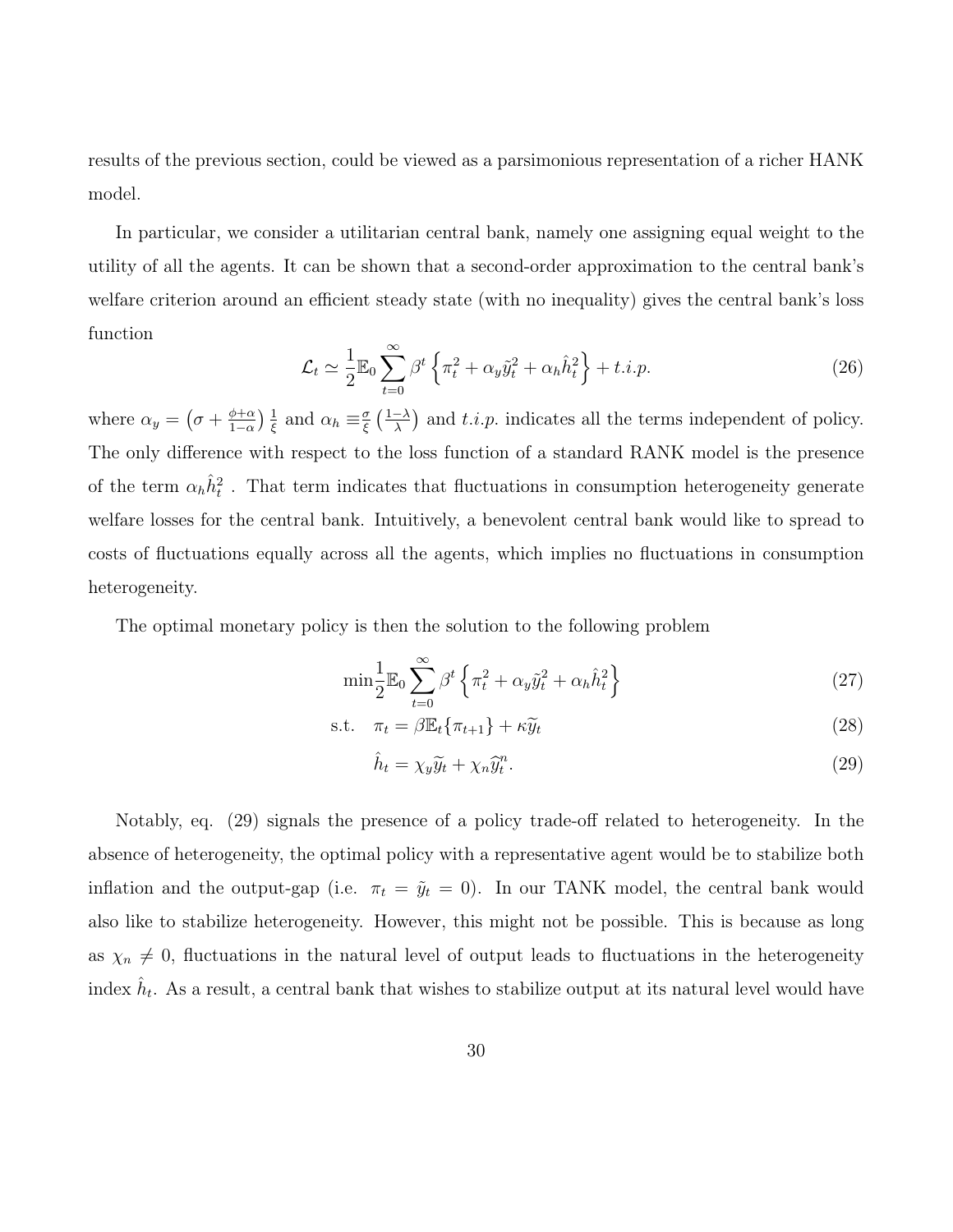to tolerate some fluctuations in heterogeneity. Similarly, a central bank that wishes to stabilize heterogeneity would have to tolerate fluctuations in inflation and the output-gap.

Using the optimality conditions to the above problem, the optimal monetary policy can be charactized by the following price level targeting rule

$$
\hat{p}_t \equiv p_t - p_{-1} = -\frac{1}{\kappa} \left( \alpha_y \tilde{y}_t + \chi_y \alpha_h \hat{h}_t \right).
$$

The latter equation, differently from a RANK model, indicates that the price level should respond to changes in heterogeneity. For example, in a situation where  $\chi_y < 0$  (as under the fiscal policies considered above), the price level should increase (decrease) whenever there is an increase (decrease) in the  $h$ -index. In other words, the central bank should tolerate some inflation whenever consumption of Ricardian agents increases more than average consumption.

We finally examine the magnitude of the effects of hetereogeneity on the optimal policy. To that end, Figure 6 illustrates the impulse response to a 1% technology shock under the optimal monetary policy in a TANK model (solid lines) in comparison to a RANK model (dashed line), under the baseline calibration of Section 3. Clearly, in a RANK model inflation and the output gap remain constant in every period. Instead TANK model, we do observe an increase in both inflation and output gap, but of a neglible magnitude (less than 0.05%), as well as an increase in the h-index. Also, the response of the nominal rate is almost identical in a RANK and in a TANK model. Overall, these results suggest that from a quantitative viewpoint, heterogeneity seems to alter only minimally the monetary policy prescriptions obtained in a standard RANK model.

The main reason for that result is that, under our baseline calibration, the optimal weight on heterogeneity  $a_h$  in eq. (26) is very small and is less than 1% of the weight that should be assigned to inflation stabilization. Clearly, if central banks attached a higher weight to measures of heterogeneity, heterogeneity would have a larger quantitative effects on interest rates and inflation, and other variables.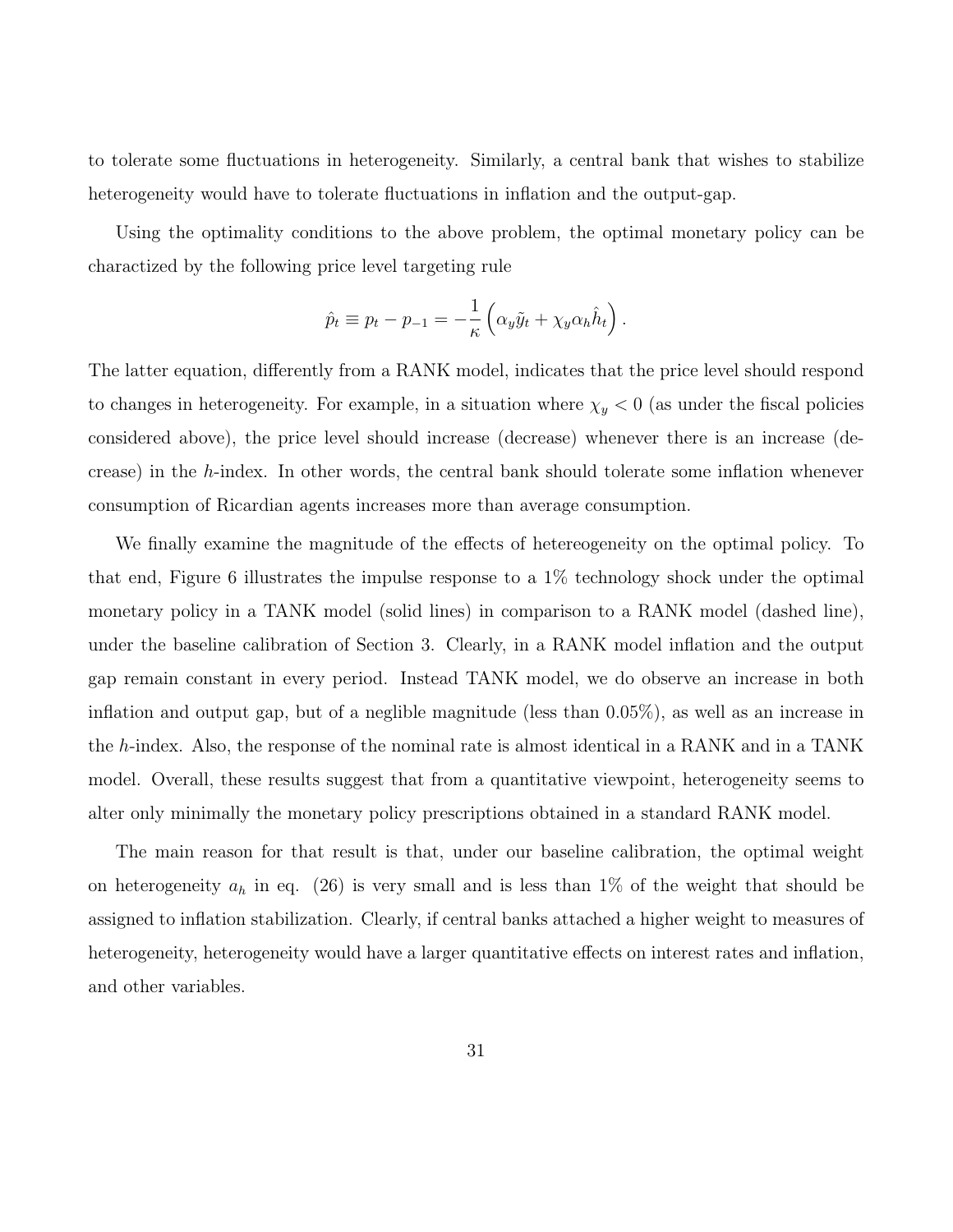

Figure 6: Optimal Monetary Policy in TANK - The Effects of Technology Shocks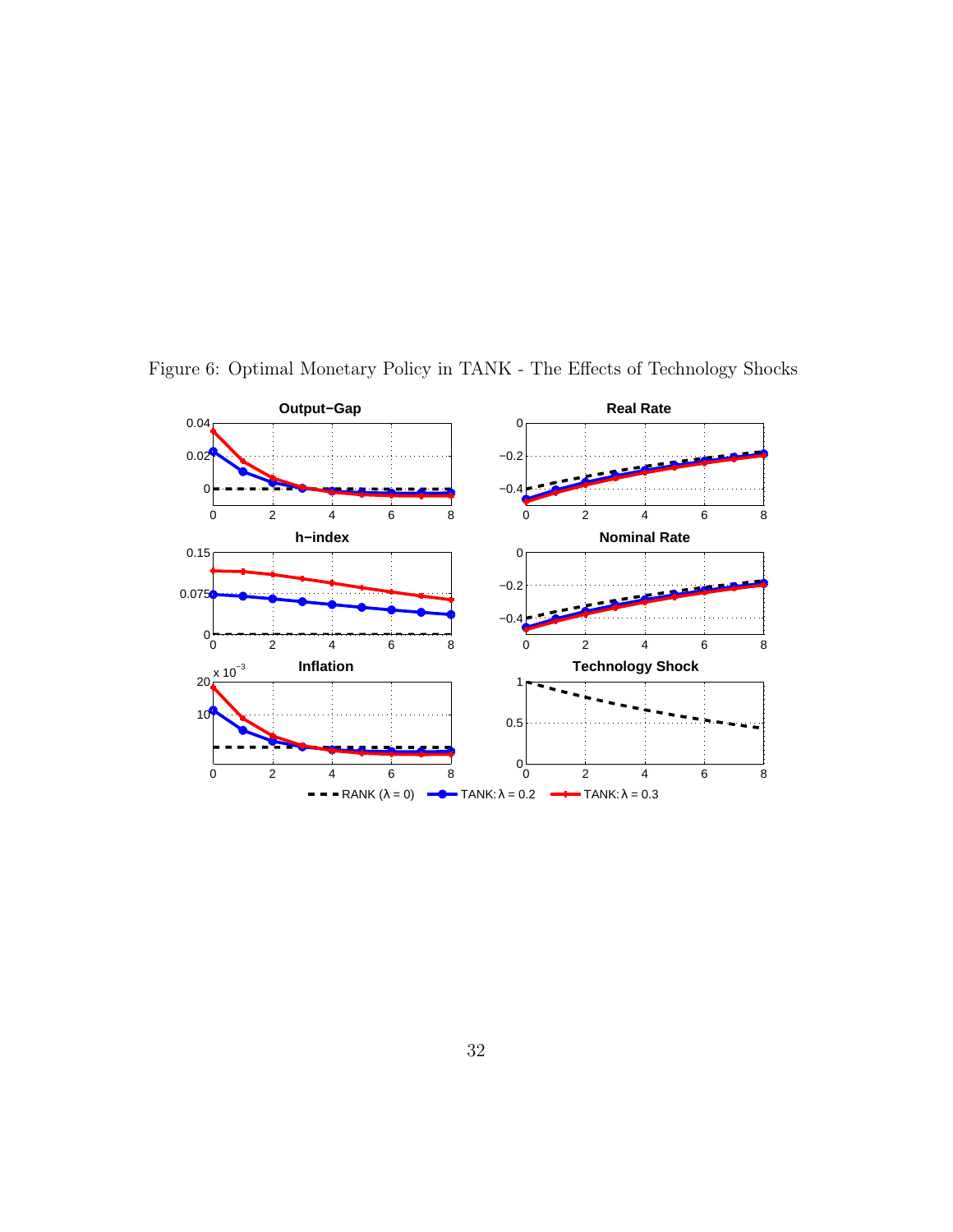## 6 Conclusions

We identify two key dimensions of heterogeneity that explain the differential behavior of a Heterogeneous agents New-Keynesian economy (HANK) relative to its Representative Agent (RANK) counterpart: (i) the differences in average consumption between constrained and unconstrained households and (ii) consumption heterogeneity *within* the subset of unconstrained households. A tractable two-agent model (TANK), which only captures the first dimension, approximates reasonably well the implications of a baseline HANK model regarding the effects of aggregate shocks on aggregate variables. We then use the TANK model as a laboratory to study the design of optimal monetary policy, and show that heterogeneity introduces a non-trivial policy trade-off, but that under standard calibrations price stability is nearly optimal, as in standard RANK models.

Our results should not be interpreted as implying that existing HANK models are not useful, nor that households' heterogeneity is not important for the conduct of monetetary policy. On the contrary, HANK models seem essential to describe economies with large fluctuations in consumption heterogeneity within financial market participants. Also, our analysis highlights some aspects of heterogeneity that are relevant for monetary policy, but that are not captured by simple models, nor are well understood from an empirical viewpoint. For this reason, we hope that our results will constitute a useful input for future studies on monetary policy with heterogeneous agents.

The current TANK model can be extended along several dimensions. First, to introduce some form of idiosyncratic risk between Ricardian and Keynesian agents. One possibility is to consider that in each period, a fraction of Ricardian agent might become Keynesian, and viceversa, as e.g. in Nisticó (2016) and Bilbiie (2017). That extension of the model could be useful to address the so-called "forward-guidance" puzzle inherent in representative agent models, and that are also present in the current version of our TANK model. Second, it sthe comparison between TANK and HANK models, could be extended to alternative frameworks –e.g. with capital, government debt and other assets (liquid and illiquid)– to understand to what extent TANK models might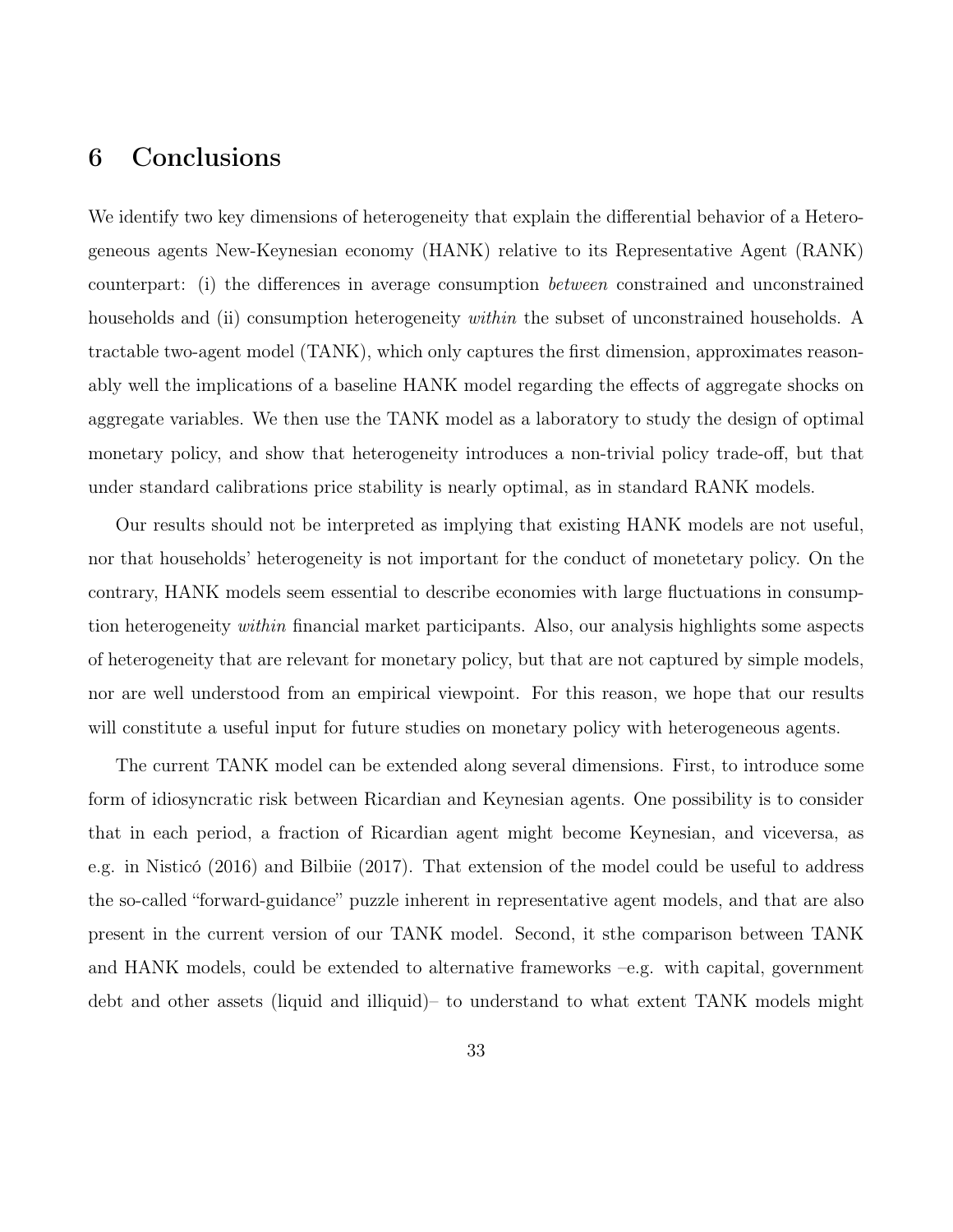be able to capture some of the defining features of the richer HANK models (e.g. Kaplan et. al.  $(2016)$ .

### APPENDIX

#### A1. Some Approximations

Using the definition  $C_t^R \equiv \frac{1}{1-\epsilon}$  $\frac{1}{1-\lambda_t} \int_{s \in \Theta_t} C_t^s ds$ , a second-order approximation to the left hand side of (2) is given by

$$
\frac{Z_t}{1-\lambda_t} \int_{s\in\Theta_t} (C_t^s)^{-\sigma} ds = \frac{Z_t}{1-\lambda_t} (C_t^R)^{-\sigma} \int_{s\in\Theta_t} \left(\frac{C_t^s}{C_t^R}\right)^{-\sigma} ds
$$
  
\n
$$
\approx \frac{Z_t}{1-\lambda_t} (C_t^R)^{-\sigma} \left\{ \int_{s\in\Theta_t} \left[1-\sigma \left(\frac{C_t^s}{C_t^R} - 1\right) + \frac{\sigma (1+\sigma)}{2} \left(\frac{C_t^s}{C_t^R} - 1\right)^2 \right] ds \right\}
$$
  
\n
$$
= Z_t (C_t^R)^{-\sigma} \left[1 + \frac{\sigma (1+\sigma)}{2} \frac{1}{1-\lambda_t} \int_{s\in\Theta_t} \left(\frac{C_t^s}{C_t^R} - 1\right)^2 ds \right]
$$
  
\n
$$
= Z_t (C_t^R)^{-\sigma} \left[1 + \frac{\sigma (1+\sigma)}{2} var_{s|t} \{c_t^s\} \right].
$$

where  $var_{s|t}\{c_i^s\} \equiv \frac{1}{1-\lambda_t} \int_{s \in \Theta_t} (c_i^s - c_i^R)^2 ds$  and where in the last step we have use the fact that up to a second order approximation  $\left(\frac{C_t^s}{C_t^R} - 1\right)^2 \simeq \left(c_t^s - c_t^R\right)^2 \equiv \left(\log \frac{C_t^s}{C_t^R}\right)$  $\big)^2$ .

Similarly, using the definition  $C_{t+1|t}^R \equiv \frac{1}{1-t}$  $\frac{1}{1-\lambda_t} \int_{s \in \Theta_t} C_{t+1}^s ds$  we can write the term inside the expectations on the right hand size of (2) as

$$
\frac{Z_{t+1}}{1 - \lambda_t} \int_{s \in \Theta_t} (C_{t+1}^s)^{-\sigma} ds \simeq \frac{Z_{t+1}}{1 - \lambda_t} \left( C_{t+1|t}^R \right)^{-\sigma} \int_{s \in \Theta_t} \left( \frac{C_{t+1}^s}{C_{t+1|t}^R} \right)^{-\sigma} ds
$$
\n
$$
= \frac{Z_{t+1}}{1 - \lambda_t} \left( C_{t+1}^R \right)^{-\sigma} \left( \frac{C_{t+1|t}^R}{C_{t+1}^R} \right)^{-\sigma} \left\{ \int_{s \in \Theta_t} \left[ 1 - \sigma \left( \frac{C_{t+1}^s}{C_{t+1|t}^R} - 1 \right) + \frac{\sigma (1 + \sigma)}{2} \left( \frac{C_{t+1}^s}{C_{t+1|t}^R} - 1 \right)^2 \right] ds \right\}
$$
\n
$$
= Z_{t+1} \left( C_{t+1}^R \right)^{-\sigma} \Phi_t^{mean} \left[ 1 + \frac{\sigma (1 + \sigma)}{2} var_{s|t} \{ c_{t+1}^s \} \right]
$$

where  $var_{s|t}\lbrace c_{t+1}^s\rbrace \equiv \frac{1}{1-\lambda_t} \int_{s \in \Theta_t}$  $\left(c_{t+1}^s - c_{t+1|t}^R\right)^2 ds$  and  $\Phi_{t+1}^{mean} \equiv$  $\left(\frac{C_{t+1|t}^R}{C_{t+1}^R}\right)^{-\sigma}.$ 

Combining these results, we get the Euler equation

$$
Z_t(C_t^R)^{-\sigma} = \beta R_t \mathbb{E}_t \left\{ Z_{t+1}(C_{t+1}^R)^{-\sigma} V_{t+1} \right\}
$$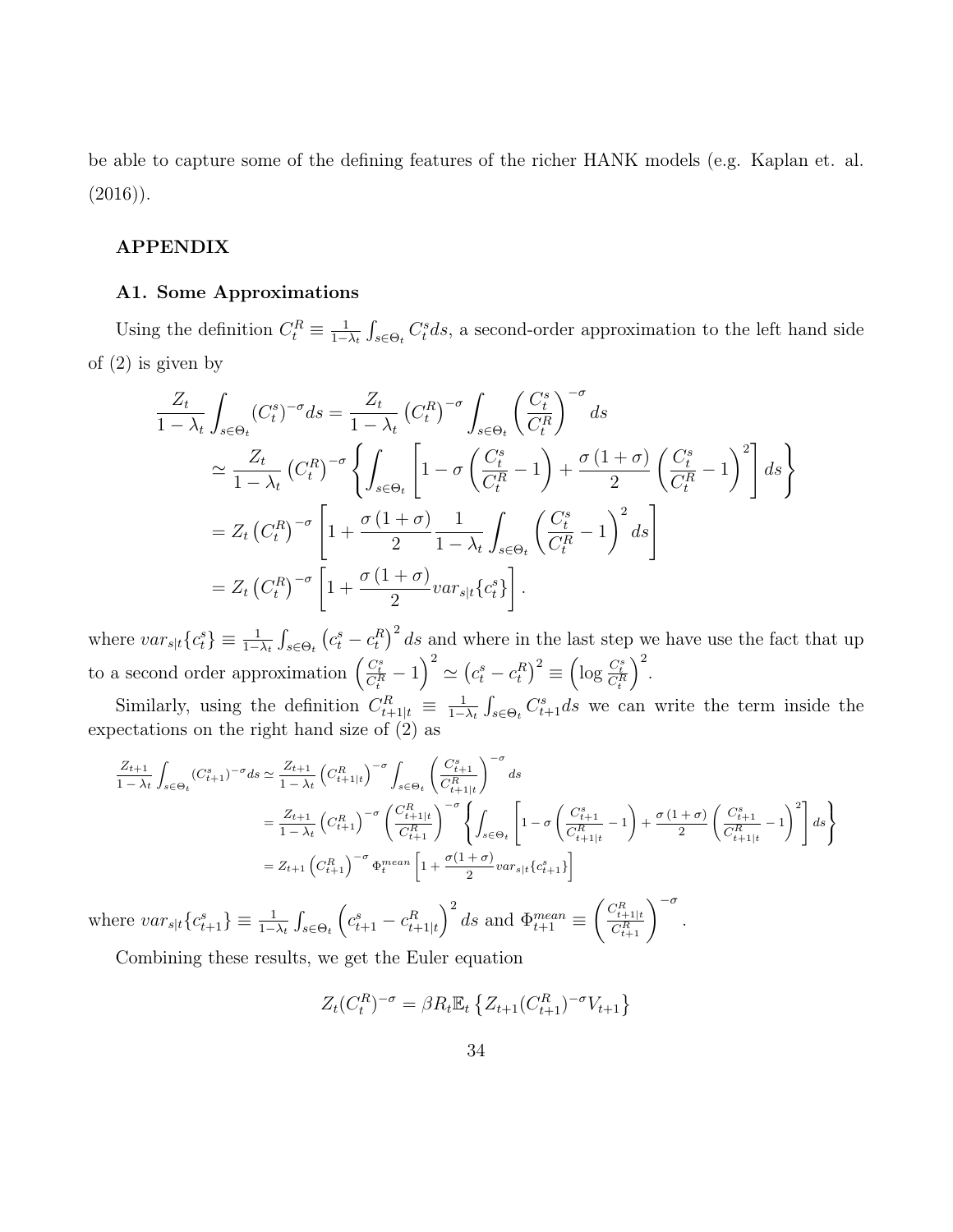where

$$
V_{t+1} \equiv \Phi_{t+1}^{mean} \Phi_{t+1}^{var}
$$

where  $\Phi_{t+1}^{var} \equiv \frac{2+\sigma(1+\sigma)var_{s|t}\{c_{t+1}^s\}}{2+\sigma(1+\sigma)var_{s|t}\{c_{t}^s\}}$  $\frac{1}{2+\sigma(1+\sigma)var_{s|t}e_{t+1}f}{\sigma}$ , which corresponds to eq. (3) in the main text.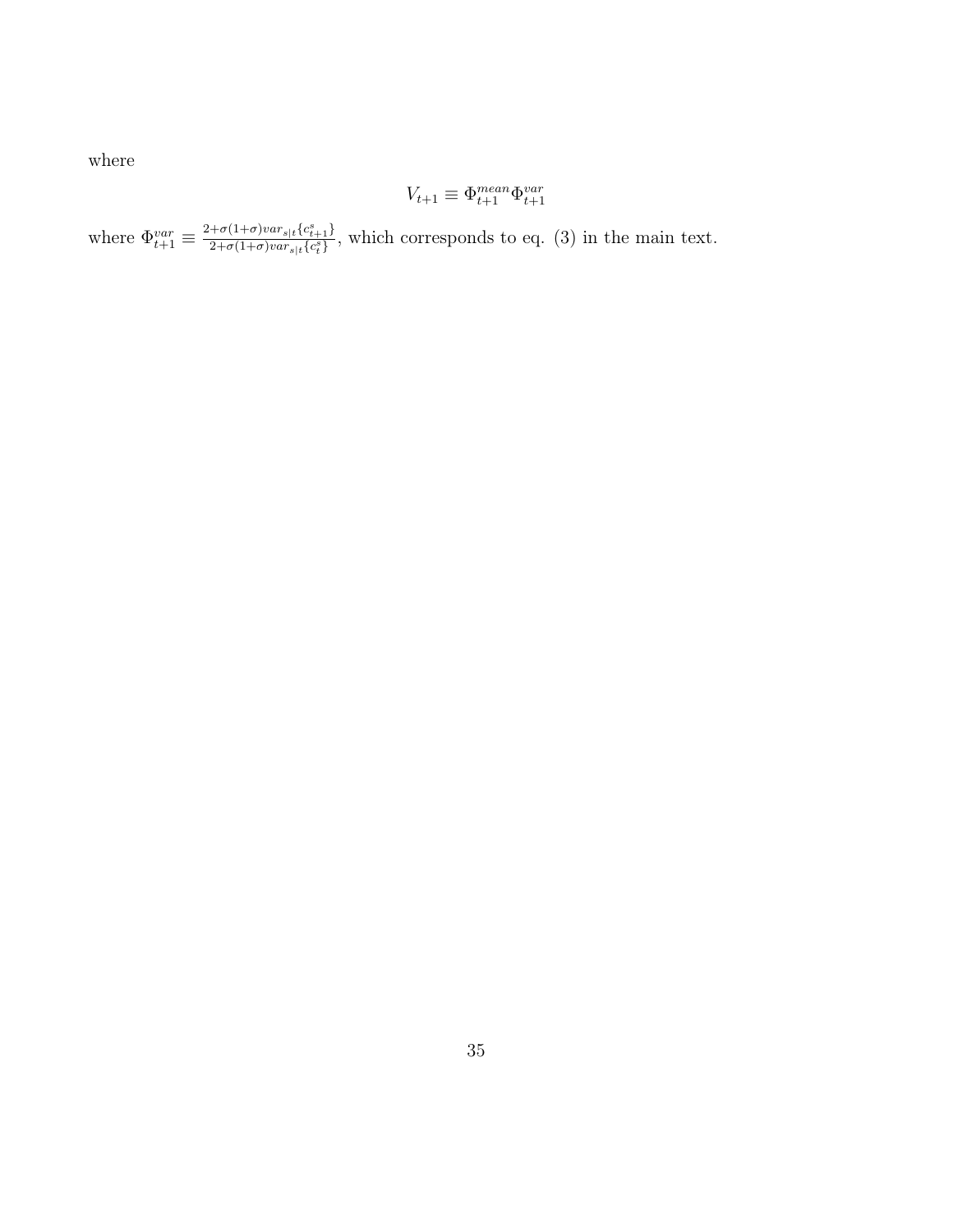### REFERENCES

Auclert, Adrien (2016): " Monetary Policy and the Redistribution Channel," mimeo.

Bayer, Christian, Ralph Lütticke, Lien Pham-Do, Volker Tjaden (2015): "Precautionary Savings, Illiquid Assets, and the Aggregate Consequences of Shocks to Household Income Risk, CEPR Discussion Paper No. DP10849.

Bilbiie, Florin (2008): "Limited Asset Market Participation, Monetary Policy and (Inverted) Aggregate Demand Logic," Journal of Economic Theory, 140(1), 162-196.

Bilbiie, Florin and Ragot, Xavier (2017): "Optimal Monetary Policy and Liquidity with Heterogeneous Households," CEPR Discussion Paper No. DP11814.

Bilbiie, Florin (2017): "The New Keynesian Cross: Understanding Monetary Policy with Two Agents," mimeo.

Broer, Tobias, Per Krusell, Niels-Jakob Hansen, and Erik Oberg (2016): "The New Keynesian Transmission Channel: A Heterogeneous-Agent Perspective," NBER working paper no. 22418.

Campbell, John Y. and N. Gregory Mankiw (1989), "Consumption, Income, and Interest Rates: Reinterpreting the Time Series Evidence," in O.J. Blanchard and S. Fischer (eds.), *NBER Macroe*conomics Annual 1989, 185-216, MIT Press.

Galí, Jordi, David López-Salido, and Javier Vallés (2007): "Understanding the Effects of Government Spending on Consumption," Journal of the European Economic Association, 5(1), 227-270.

Gornemann, Nils, Keith Kuester and Makoto Nakajima, (2016): "Doves for the Rich, Hawks for the Poor? Distributional Consequences of Monetary Policy", mimeo.

Kaplan, Greg, Giovanni L. Violante, and Justin Weidner (2014): " The Wealthy Hand-to-Mouth," Brookings Papers on Economic Activity 2014 (Spring), 77–138.

Kaplan, Greg, Benjamin Moll and Giovanni L. Violante (2016), "Monetary Policy According to HANK", NBER Working paper No. 21897.